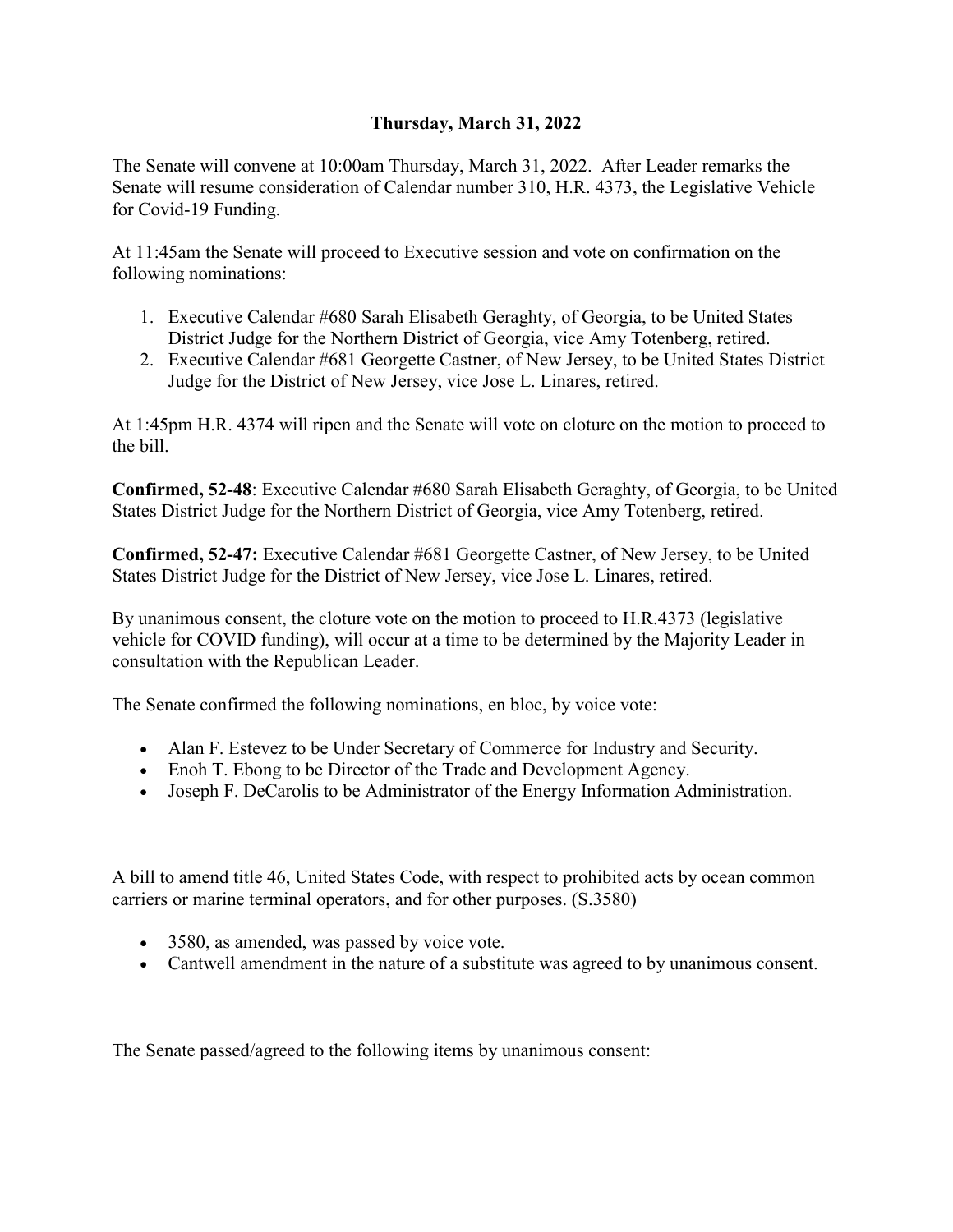- A bill to direct the Secretary of the Interior to convey to the City of Eunice, Louisiana, certain Federal land in Louisiana, and for other purposes. (H.R.3197)
- A bill to establish the Chiricahua National Park in the State of Arizona as a unit of the National Park System, and for other purposes. (S.1320, as amended by the Committeereported substitute amendment, which was agreed to by unanimous consent)
- A resolution to authorize representation by Senate Legal Counsel. (S.Res.573)

The Senate will convene at 3:00 PM on Monday, April 4, 2022.

There are no votes scheduled at this time.

It is possible the Senate may vote on a Motion to Discharge the nomination of Ketanji Brown Jackson, of the District of Columbia, to be an Associate Justice of the Supreme Court of the United States, from the Judiciary Committee.

The Senate will proceed to roll call votes on confirmation of the following nominations at times to be determined by the Majority Leader in consultation with the Republican Leader:

- Susan Tsui Grundmann to be a Member of the Federal Labor Relations Authority.
- Cathy Ann Harris to be a Member of the Merit Systems Protection Board.
- Cathy Ann Harris to be Chairman of the Merit Systems Protection Board.

The Senate adjourned at 4:23 PM.

## **Wednesday, March 30, 2022**

The Senate will convene at 10:00am on Wednesday, March 30, 2022.

At 11:45am, the Senate will proceed to two roll call votes:

- 1. Motion to Discharge the nomination of Alvaro Martin Bedoya to be a Federal Trade Commissioner, from the Commerce Committee
- 2. Motion to Invoke Cloture on Executive Calendar #672, Judith DelZoppo Pryor to be First Vice President of the Export-Import Bank of the United States.

At 4:30pm, the Senate will proceed to two roll call votes: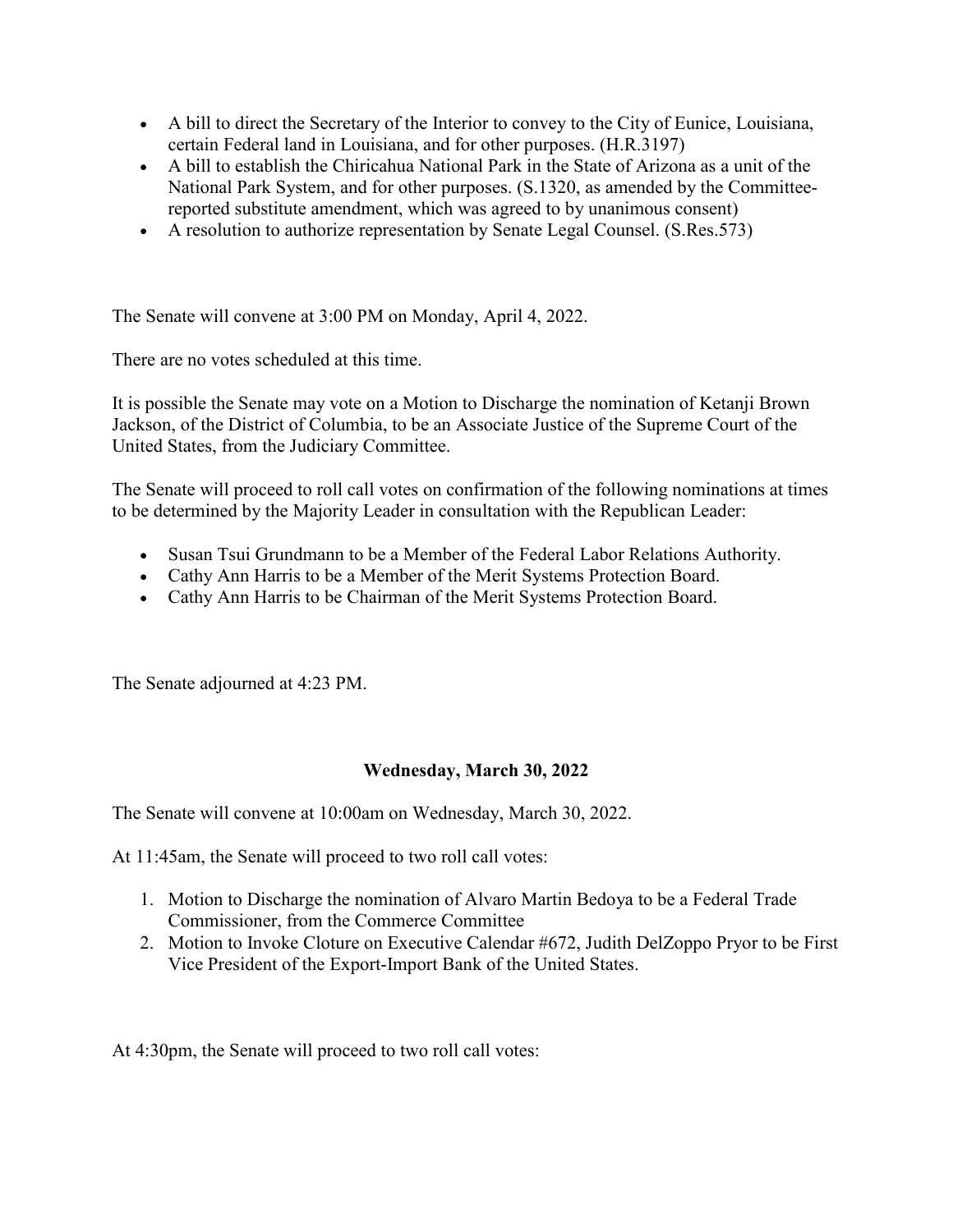- 1. Confirmation of Executive Calendar #672, Judith DelZoppo Pryor to be First Vice President of the Export-Import Bank of the United States (if cloture is invoked).
- 2. Motion to Invoke Cloture on Executive Calendar #764, January Contreras to be Assistant Secretary for Family Support, Department of Health and Human Services.

**Agreed** to **51-50**: Motion to discharge from the Commerce Committee the nomination of Alvaro M. Bedoya to be a Federal Trade Commissioner. Vice President Harris cast the tie breaking vote.

**Invoked, 69-31**: Motion to Invoke Cloture on Executive Calendar #672, Judith DelZoppo Pryor to be First Vice President of the Export-Import Bank of the United States.

By a vote of **69-30** the nomination is **confirmed**: Executive Calendar #672 Judith DelZoppo Pryor, of Ohio, to be First Vice President of the Export-Import Bank of the United States for a term expiring January 20, 2025, vice Wanda Felton, resigned.The Senate stands adjourned until 4:30pm.

By a vote of **54-45**: The Senate **agreed** to the motion to invoke cloture on Executive Calendar #764 January Contreras, of Arizona, to be Assistant Secretary for Family Support, Department of Health and Human Services.

By a vote of **54-44** the nomination is **confirmed**: Executive Calendar #764 January Contreras to be Assistant Secretary for Family Support, Department of Health and Human Services.

**Not invoked**, **47-53**: Motion to invoke cloture on Executive Calendar #667 David Weil to be Administrator of the Wage and Hour Division, Department of Labor.

By a vote of **51-47** the Senate **invoked** cloture on Executive Calendar #718 Susan Tsui Grundmann to be a Member of the Federal Labor Relations Authority for a term of five years expiring July 1, 2025.

By a vote of **50-48** the Senate **invoked** cloture on Executive Calendar #717 Cathy Ann Harris to be a Member of the Merit Systems Protection Board for the term of seven years expiring March 1, 2028.

By a vote of **49-48** the Senate **invoked** cloture on Executive Calendar #716 Cathy Ann Harris, of Maryland, to be Chairman of the Merit Systems Protection Board, vice Susan Tsui Grundmann.

Confirmed by voice vote the Senate passed Executive Calendar #845 Deborah E. Lipstadt, of Georgia, to be Special Envoy to Monitor and Combat AntiSemitism, with the rank of Ambassador. (New Position)

There are no further roll call votes expected during today's session of the Senate. Next votes will occur Thursday.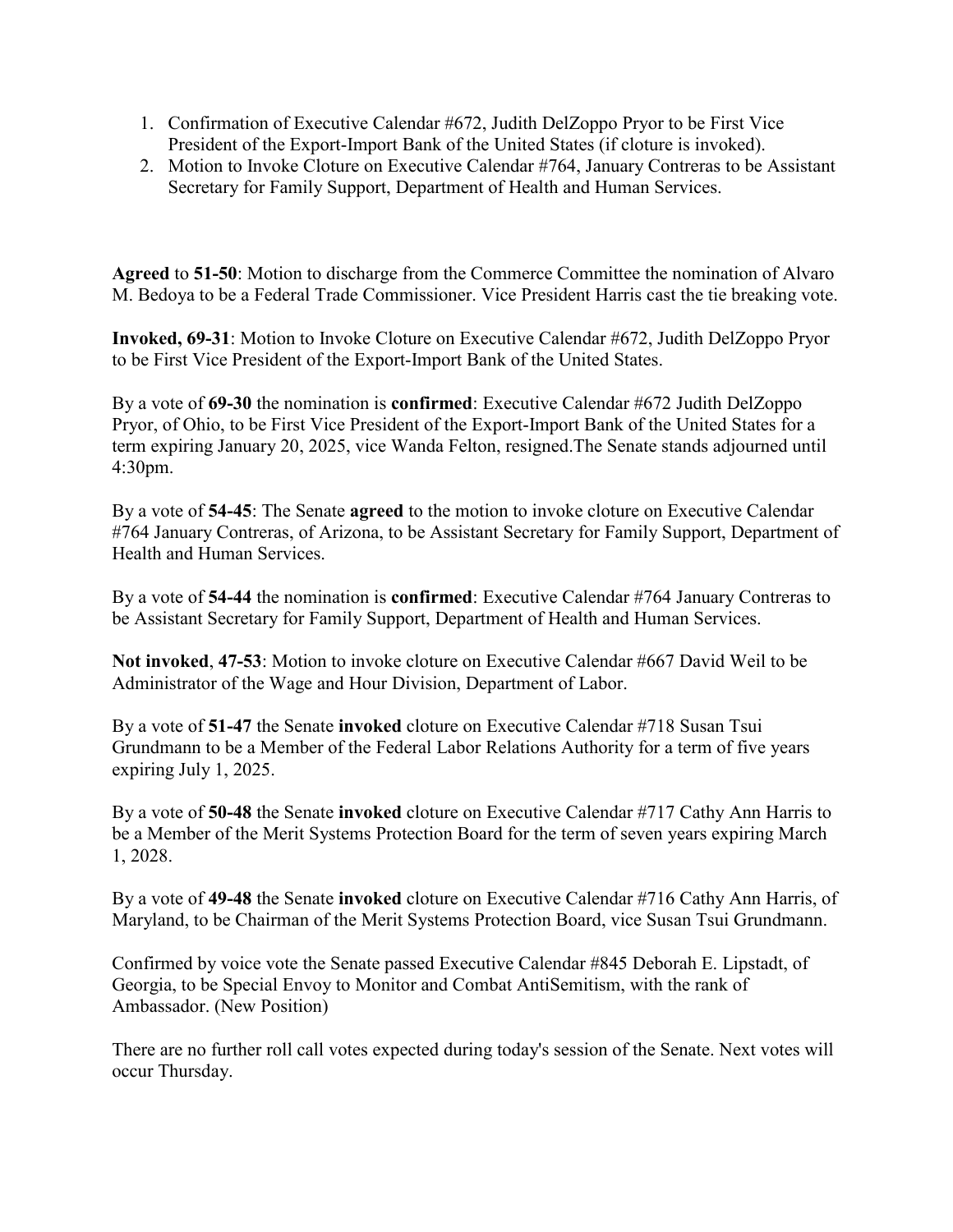The Senate stands adjourned until 10:00am Thursday, March 31, 2022. After Leader remarks the Senate will resume consideration of Calendar number 310, H.R. 4373, the Legislative Vehicle for Covid Funding.

At 11:45am the Senate will proceed to Executive session and vote on confirmation on the following nominations:

- 1. Executive Calendar #680 Sarah Elisabeth Geraghty, of Georgia, to be United States District Judge for the Northern District of Georgia, vice Amy Totenberg, retired.
- 2. Executive Calendar #681 Georgette Castner, of New Jersey, to be United States District Judge for the District of New Jersey, vice Jose L. Linares, retired.

At 1:45pm H.R. 4374 will ripen and the Senate will vote on cloture on the motion to proceed to the bill.

The Senate adjourned at 10:33pm.

# **TUESDAY, MARCH 29, 2022**

The Senate will convene at 10:00am.

At 11:45am, the Senate will proceed to two roll call votes on the following:

- 1. Motion to discharge from the Banking Committee the nomination of Lisa DeNell Cook to be a Member of the Board of Governors of the Federal Reserve System.
- 2. Motion to invoke cloture on Executive Calendar #725 Nani A. Coloretti to be Deputy Director of the Office of Management and Budget.

Following the cloture vote on the Coloretti nomination, the Senate will recess until 2:15pm for the weekly party caucus lunches.

At 2:15pm, the Senate will vote on the motion to invoke cloture on Executive Calendar #791 C.S. Eliot Kang to be an Assistant Secretary of State (International Security and Non-Proliferation).

At 5:30pm, if cloture is invoked, the Senate will proceed to two roll call votes on the following:

- 1. Confirmation of Executive Calendar #725 Nani A. Coloretti to be Deputy Director of the Office of Management and Budget.
- 2. Confirmation of Executive Calendar #791 C.S. Eliot Kang to be an Assistant Secretary of State (International Security and Non-Proliferation).

The Senate convened and proceeded with Leader remarks.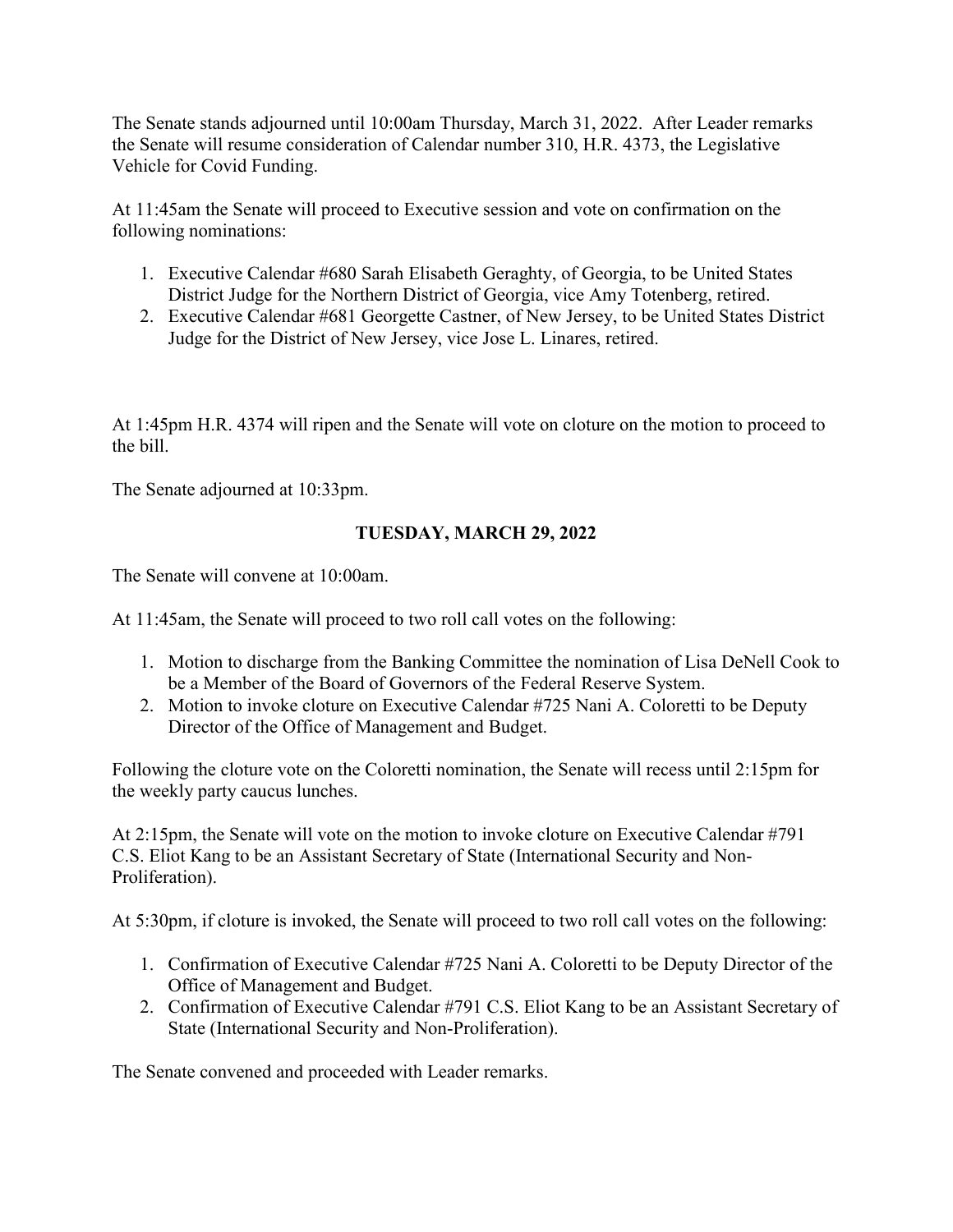Agreed to, 50-49: Motion to discharge the nomination of Lisa DeNell Cook to be a Member of the Board of Governors of the Federal Reserve System, from the Banking Committee.

Invoked, 56-42: Motion to invoke cloture on Nani Coloretti to be Deputy Director of Office of Management and Budget.

Invoked, 52-47: Motion to invoke cloture on Executive Calendar #791 C.S. Eliot Kang to be an Assistant Secretary of State (International Security and Non-Proliferation).

## **MONDAY, MARCH 28, 2022**

The Senate stands adjourned until 3:00pm on Monday, March 28, 2022.

Following Leader remarks, the Senate will resume consideration of Calendar #282, [H.R.4521,](http://www.congress.gov/bill/117th-congress/house-bill/4521) America COMPETES Act.

At 5:30pm, the Senate will vote on the motion to invoke cloture on Schumer substitute [amendment #5002.](http://www.congress.gov/amendment/117th-congress/senate-amendment/5002) If cloture is invoked, the amendment will be agreed to and the Senate will vote on passage of [H.R.4521,](http://www.congress.gov/bill/117th-congress/house-bill/4521) America COMPETES Act, as amended with a 60 vote threshold.

The Senate convened and proceeded with Leader remarks.

**Agreed to, 68-28**: Motion to invoke cloture on Schumer amendment #5002 (substitute - text of USICA) to H.R.4521 (America COMPETES Act).

Under a previous unanimous consent agreement, Schumer amendment #5002 (substitute - text of USICA) was agreed to. The cloture motion with respect to H.R.4521 (America COMPETES Act) was withdrawn, and the bill as amended was read a third time.

**Passed 68-28**: H.R.4521 (USICA), as amended. 60-vote affirmative threshold.

The Senate will convene at 10:00am on Tuesday, March 29, 2022.

At 11:45am, the Senate will proceed to two roll call votes on the following:

- 1. Motion to discharge from the Banking Committee the nomination of Lisa DeNell Cook to be a Member of the Board of Governors of the Federal Reserve System.
- 2. Motion to invoke cloture on Executive Calendar #725 Nani A. Coloretti to be Deputy Director of the Office of Management and Budget.

Following the cloture vote on the Coloretti nomination, the Senate will recess until 2:15pm for the weekly party caucus lunches.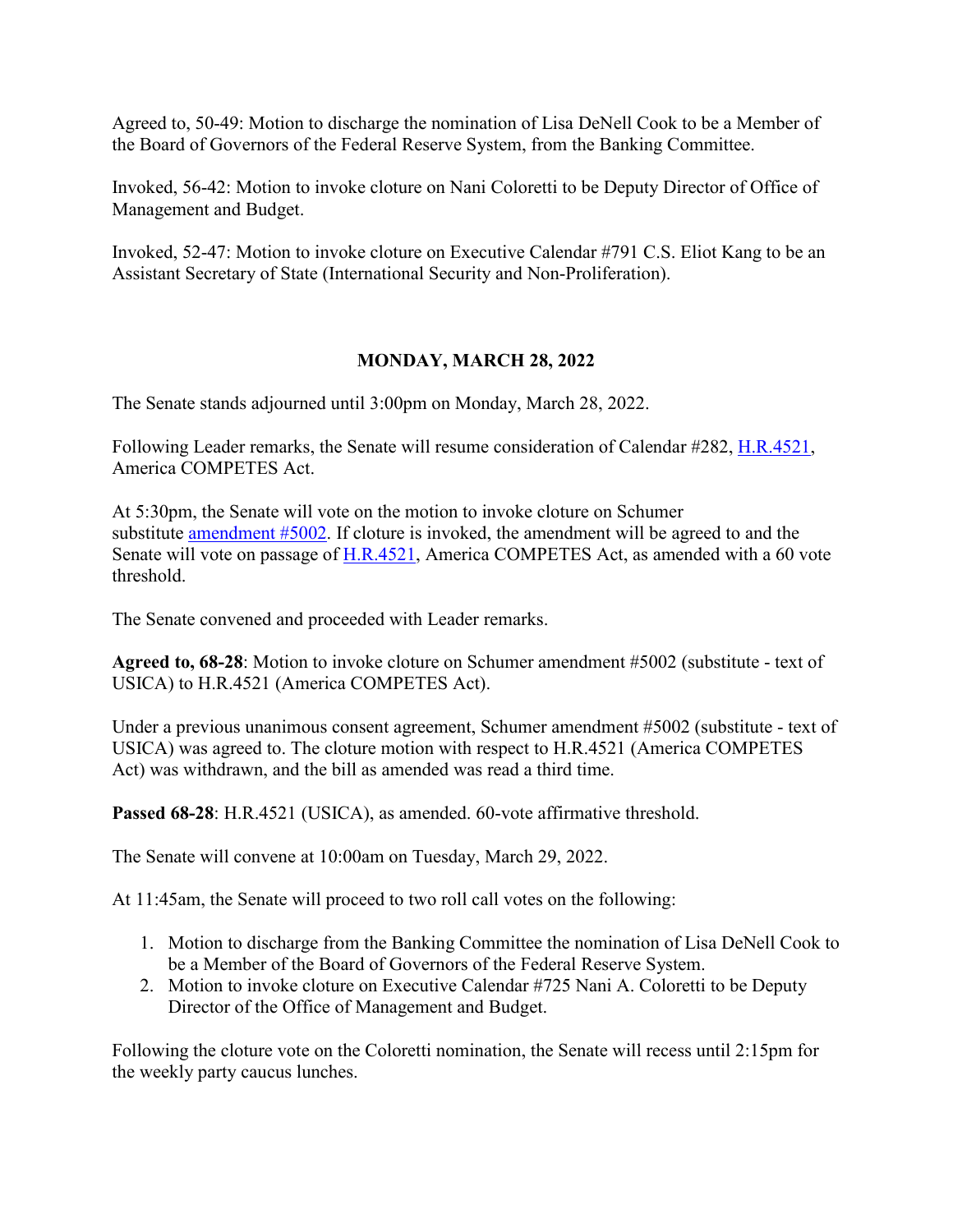At 2:15pm, the Senate will vote on the motion to invoke cloture on Executive Calendar #791 C.S. Eliot Kang to be an Assistant Secretary of State (International Security and Non-Proliferation).

At 5:30pm, if cloture is invoked, the Senate will proceed to two roll call votes on the following:

- 1. Confirmation of Executive Calendar #725 Nani A. Coloretti to be Deputy Director of the Office of Management and Budget.
- 2. Confirmation of Executive Calendar #791 C.S. Eliot Kang to be an Assistant Secretary of State (International Security and Non-Proliferation).

## Executive Business

Tonight, Leader Schumer filed cloture on the following nominations:

- 1. Executive Calendar #672, Judith DelZoppo Pryor to be First Vice President of the Export-Import Bank of the United States.
- 2. Executive Calendar #764, January Contreras to be Assistant Secretary for Family Support, Department of Health and Human Services.
- 3. Executive Calendar #667, David Weil to be Administrator of the Wage and Hour Division, Department of Labor.
- 4. Executive Calendar #718, Susan Tsui Grundmann to be a Member of the Federal Labor Relations Authority.
- 5. Executive Calendar #717, Cathy Ann Harris to be a Member of the Merit Systems Protection Board.
- 6. Executive Calendar #716, Cathy Ann Harris to be Chairman of the Merit Systems Protection Board.

Also tonight, Leader Schumer made a motion to discharge from Banking Committee the nomination of Lisa DeNell Cook to be a Member of the Board of Governors of the Federal Reserve System.

The Senate adjourned at 7:35 PM.

# **THURSDAY, MARCH 24, 2022**

The Senate will convene 10:00am Thursday, March 24, 2022.

Following Leader remarks, the senate will resume consideration of Calendar #282, H.R. 4521, the America COMPETES act.

At 11:30am the Senate will vote on Confirmation of Executive Calendar #662 Andrew M. Luger, of Minnesota, to be United States Attorney for the District of Minnesota for the term of four years, vice Erica H. Macdonald, resigned.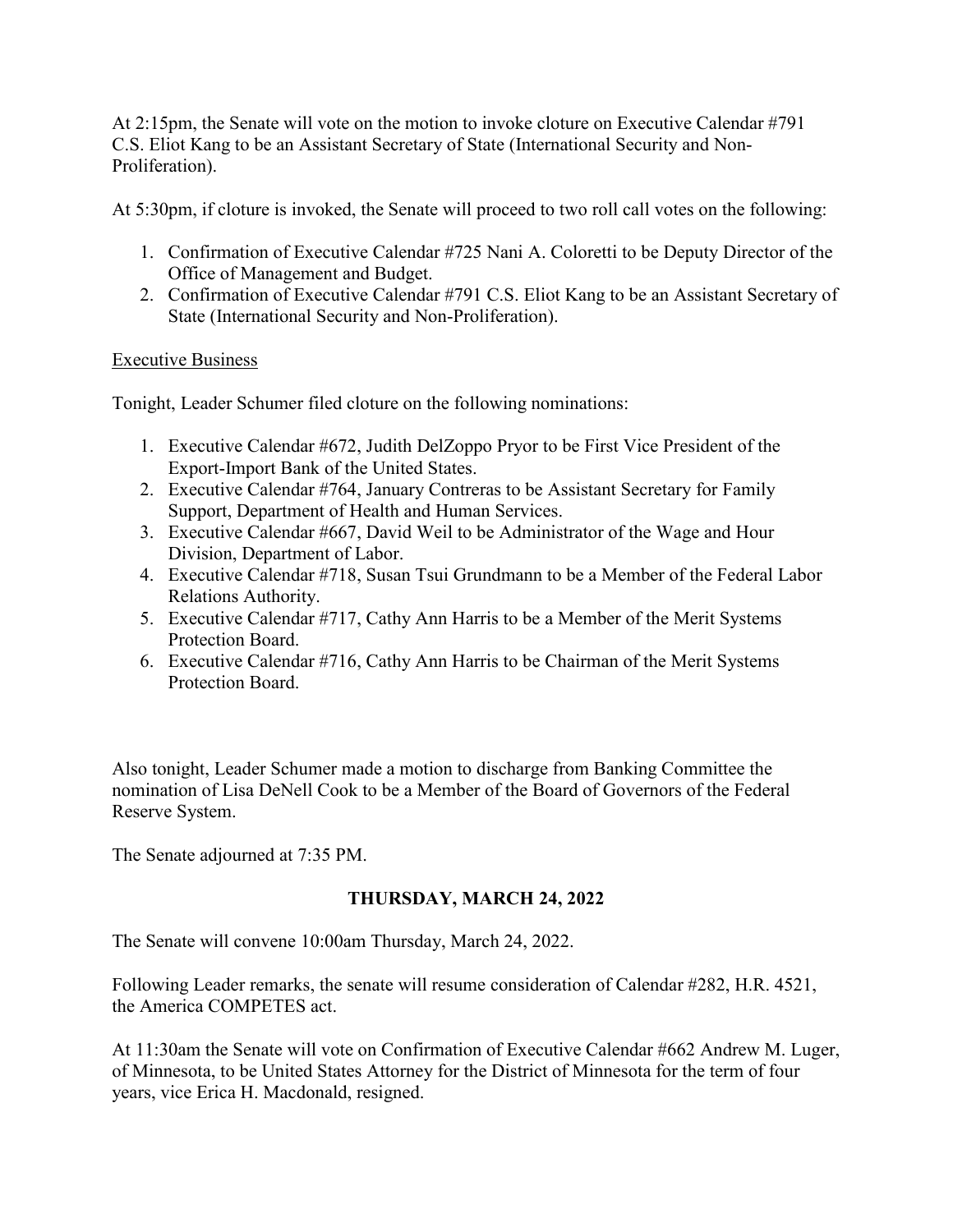By a vote of **60-36** the nomination is **confirmed**: Executive Calendar #662 Andrew M. Luger, of Minnesota, to be United States Attorney for the District of Minnesota, vice Erica H. MacDonald, resigned.

Leader Schumer filed cloture on the following nominations:

- 1. Executive Calendar #725 Nani A. Coloretti to be Deputy Director of the Office of Management and Budget.
- 2. Executive Calendar #791 C.S. Eliot Kang to be an Assistant Secretary of State (International Security and Non-Proliferation).

The Senate began the Rule 14 process to place the following bills on the Calendar:

- 1. H.R.6968, Suspending Energy Imports from Russia Act.
- 2. H.R.7108, Suspending Normal Trade Relations with Russia and Belarus Act.

The Senate will convene at 3:00 PM on Monday, March 28, 2022

At 5:30 PM, the Senate will vote on the motion to invoke cloture on Schumer amendment #5002 (substitute) to H.R.4521 (America COMPETES Act).

If cloture is invoked, all post-cloture time will be considered expired, the substitute amendment will be agreed to, and the Senate will vote on passage of H.R.4521 as amended (60 affirmative vote threshold).

The Senate adjourned at 4:19 PM.

## **WEDNESDAY, MARCH 23, 2022**

The Senate will convene at 10:00 AM on Wednesday, March 23, 2022.

At 10:30 AM, the Senate will vote on the motion to proceed to H.R. 4521, America COMPETES Act.

Further votes are possible but are not yet scheduled.

By a vote of **66-31**, the Senate **agreed** to the Motion to proceed to Cal. #282, H.R.4521, the America COMPETES Act.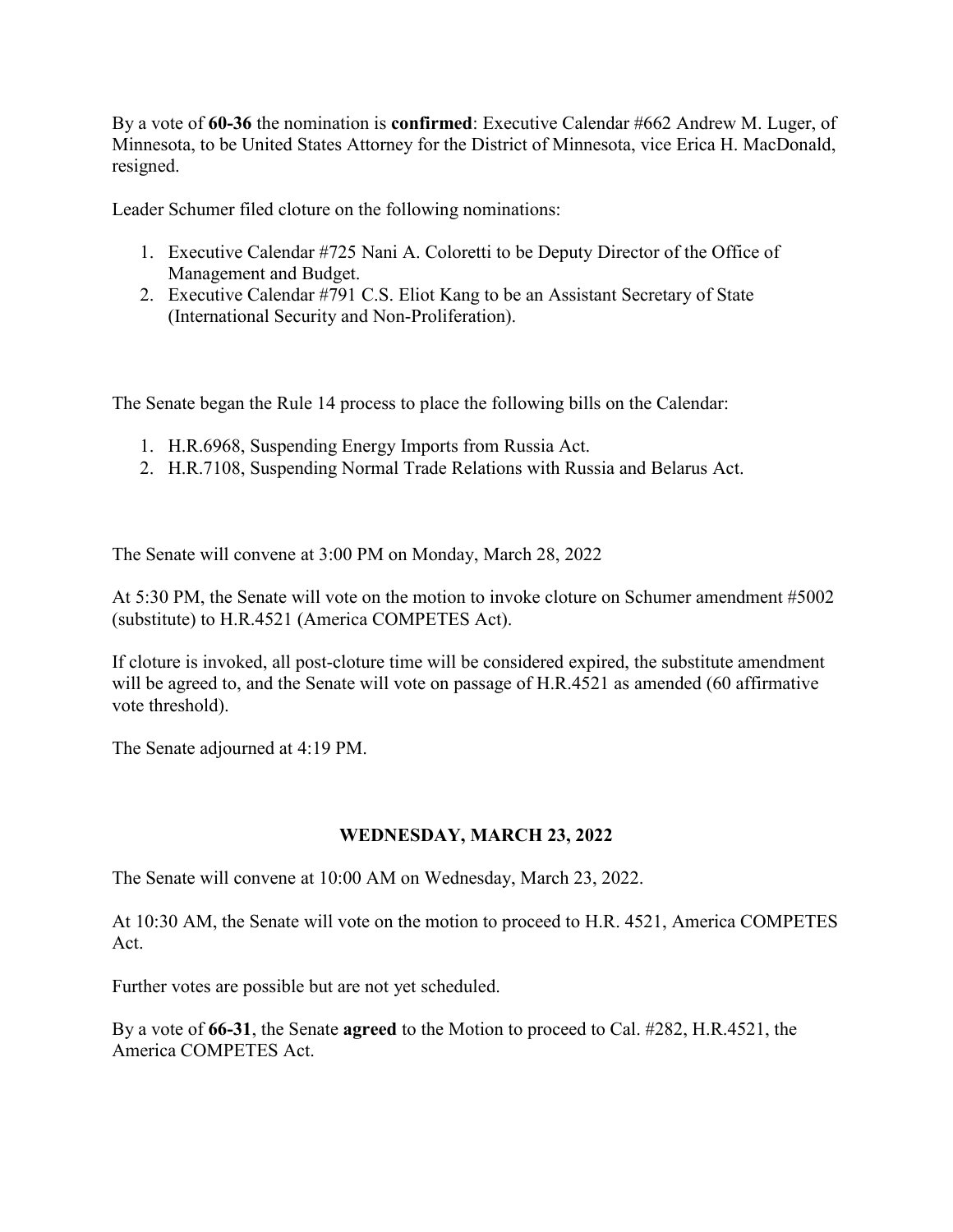At **2:15pm** the Senate will vote on confirmation of Executive Calendar #683, Julie Rebecca Rubin, of Maryland, to be United States District Judge for the District of Maryland, vice Ellen Lipton Hollander, retiring.

**Confirmed** by a vote of **51-46**: The nomination of Julie Rebecca Rubin to be United States District Judge for the District of Maryland.

By a vote of **52-45** the nomination is **confirmed**: Executive Calendar #737 Hector Gonzalez to be United States District Judge for the Eastern District of New York.

By a vote of **49-47** the nomination is **confirmed**: Executive Calendar #679 John H. Chun to be United States District Judge for the Western District of Washington.

By a vote of **50-46** the nomination is **confirmed**: Executive Calendar #684 Cristina D. Silva, of Nevada, to be United States District Judge for the District of Nevada, vice James C. Mahan, retired.

By a vote of **49-47** the nomination is **confirmed**: Executive Calendar #685 Anne Rachel Traum, of Nevada, to be United States District Judge for the District of Nevada, vice Robert Clive Jones, retired.

By a vote of **49-47** the nomination is **confirmed**: Executive Calendar #677 Alison J. Nathan, of New York, to be United States Circuit Judge for the Second Circuit, vice Rosemary S. Pooler, retiring.

Schumer filed cloture on Schumer substitute amendment #5002 to Cal. #282, H.R.4521, USICA.

Confirmed by voice vote: Executive Calendar #686 Alvin Harlyn Warren, of New Mexico, to be a Member of the Board of Directors of the Corporation for National and Community Service for a term expiring October 6, 2023, vice Hyepin Christine Im, term expired.

Confirmed by voice vote: Executive Calendar #689 Fiona Whelan Prine, of Tennessee, to be a Member of the National Council on the Arts for a term expiring September 3, 2024, vice Diane Helen Rodriguez, term expired.

Confirmed by voice vote: Executive Calendar #691 Beverly Gage, of Connecticut, to be a Member of the National Council on the Humanities for a term expiring January 26, 2024, vice Daniel Iwao Okimoto, term expired.

The Senate stands adjourned until 10:00am Thursday, March 24, 2022.

Following Leader remarks, the senate will resume consideration of Calendar #282, H.R. 4521, the America COMPETES act.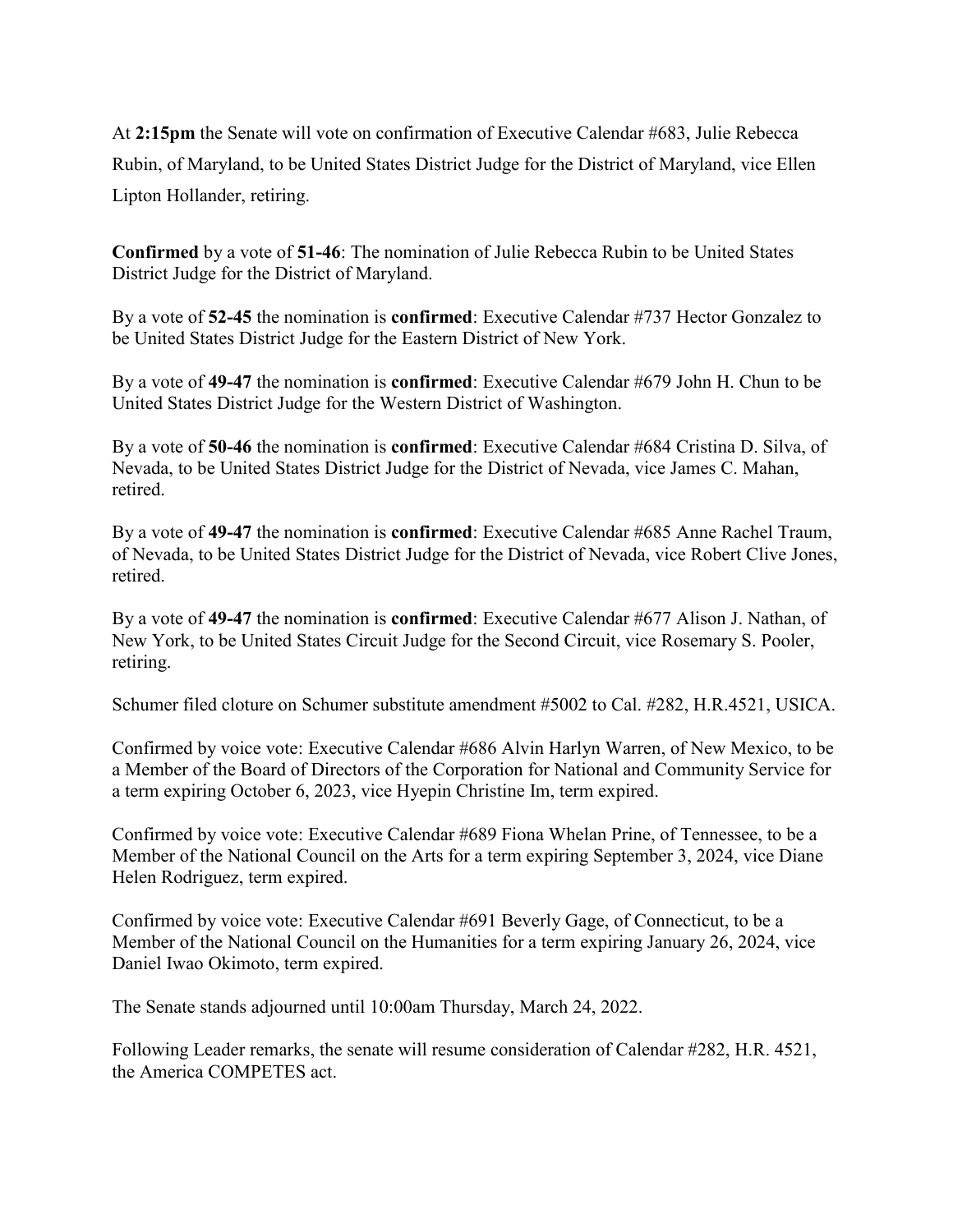At 11:30am the Senate will vote on Confirmation of Executive Calendar #662 Andrew M. Luger, of Minnesota, to be United States Attorney for the District of Minnesota for the term of four years, vice Erica H. Macdonald, resigned.

Further votes are anticipated during Thursday's session of the Senate.

The Senate adjourned at 9:50pm.

## **TUESDAY, MARCH 22, 2022**

The Senate stands adjourned until 10:00am on Tuesday, March 22, 2022. Following Leader remarks, the Senate will resume consideration of the motion to proceed to Calendar #282, [H.R.4521,](http://www.congress.gov/bill/117th-congress/house-bill/4521) America COMPETES Act, post-cloture.

The Senate will recess from 12:30pm until 2:15pm to allow for the weekly caucus meetings.

By unanimous consent, all time during adjournment, recess, Leader remarks, and Morning business will count post-cloture on the motion to proceed.

The Senate went into recess at 12:00 noon and will reconvene at 2:15pm.

**Confirmed 55-41**: Executive Calendar #682 Ruth Bermudez Montenegro to be United States District Judge for the Southern District of California.

**Confirmed 50-46**: Executive Calendar #678 Victoria Marie Calvert to be United States District Judge for the Northern District of Georgia.

The Senate will convene at 10:00 AM on Wednesday, March 23, 2022.

At 10:30am, the Senate will vote on the motion to proceed to H.R. 4521, America COMPETES Act.

Further votes are possible but are not yet scheduled.

The Senate adjourned at 6:59 PM.

## **MONDAY, MARCH 21, 2022**

The Senate will convene at 3:00pm. Following Leader remarks, the Senate will resume consideration of the motion to proceed to H.R. 4521, America Competes Act.

At 5:30pm, the Senate will vote on the motion to invoke cloture on the motion to proceed to the bill.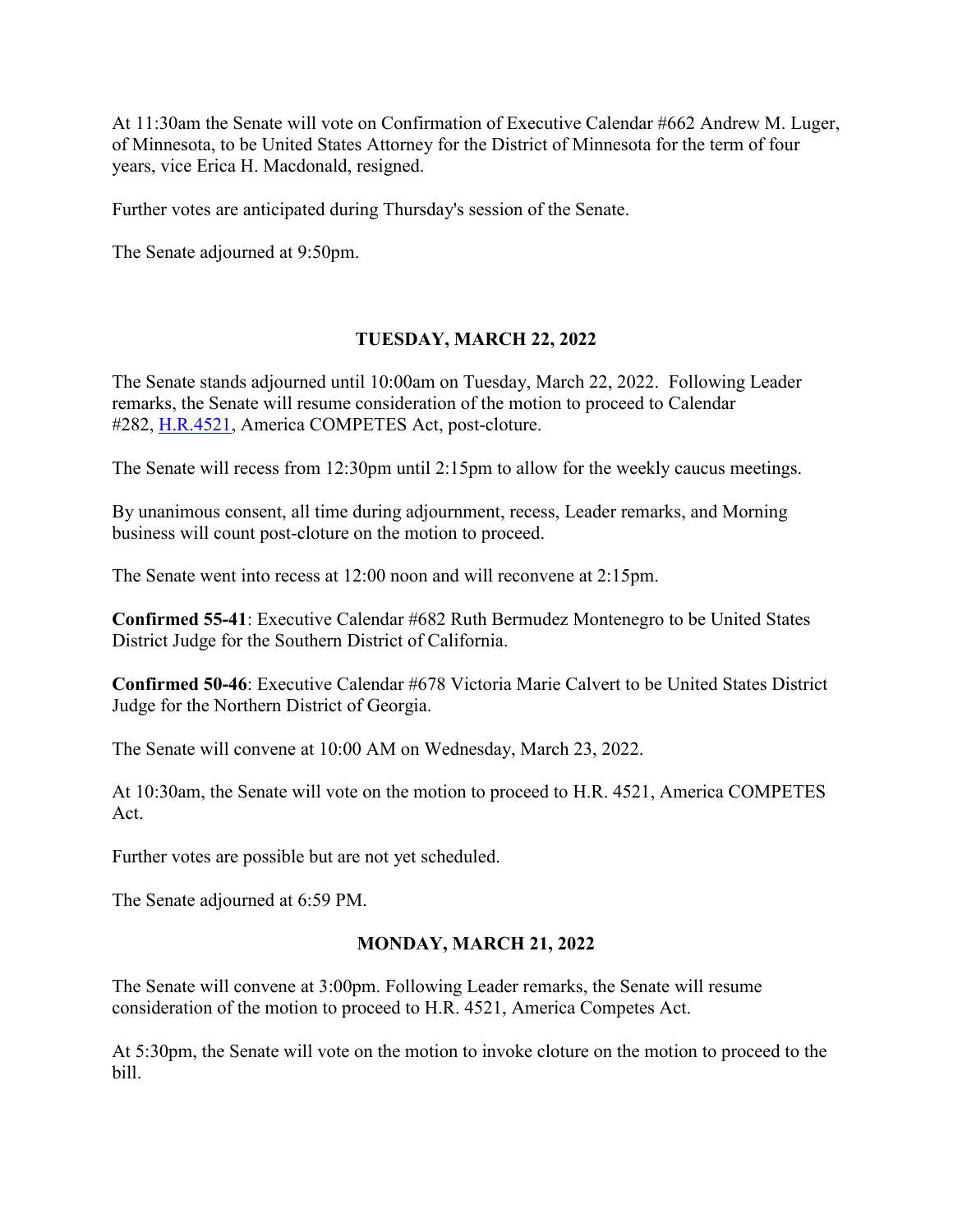By a vote of 66-29, the Senate invoked cloture on the motion to proceed to H.R. 4521, America Competes Act.

The Senate adjourned at 6:58pm.

The Senate will next convene at 10:00am on Tuesday, March 22, 2022.

Following Leader remarks, the Senate will resume consideration of the motion to proceed to Calendar #282 H.R. 4521, America Competes Act.

The Senate will recess from 12:30pm until 2:15pm to allow for the weekly caucus meetings.

Roll call votes are anticipated during Tuesday's session but have not been scheduled.

## **THURSDAY, MARCH 17, 2022**

The Senate stands adjourned until 10:00am on Thursday, March 17, 2022.

Following Leader remarks, the Senate will proceed to Executive Session and resume consideration of [Executive Calendar #677](https://www.congress.gov/search?searchResultViewType=compact&q=%7b%22source%22:%22nominations%22,%22search%22:%22calendar+677%22,%22congress%22:%22117%22%7d) Alison J. Nathan, of New York, to be United States Circuit Judge for the Second Circuit.

At 11:45am, the Senate will vote on confirmation of the Corley nomination (CA District Judge) and on confirmation of the Slaughter nomination (CA District Judge).

At 1:45pm, the Senate will vote on cloture on the Nathan nomination (Second Circuit Judge).

**Confirmed, 63-36**: Executive Calendar #656, Jacqueline Scott Corley to be U.S. District Judge for the Northern District of California.

**Confirmed by a vote of 57-41**: Executive Calendar #738, Fred W. Slaughter to be United States District Judge for the Central District of California.

Leader Schumer filed cloture on the motion to proceed to Cal. #282, H.R. 452, Vehicle for the United States Innovation and Competition Act.

Cloture invoked, 51-44: Executive Calendar #677, Alison J. Nathan to be U.S. Circuit Judge for the Second Circuit.

The Senate will convene at 3:00 PM on Monday, March 21, 2022. At 5:30 PM, the Senate will vote on the motion to invoke cloture on the motion to proceed to Cal. #282, H.R. 4521, Vehicle for the United States Innovation and Competition Act.

The Senate adjourned at 4:06 PM.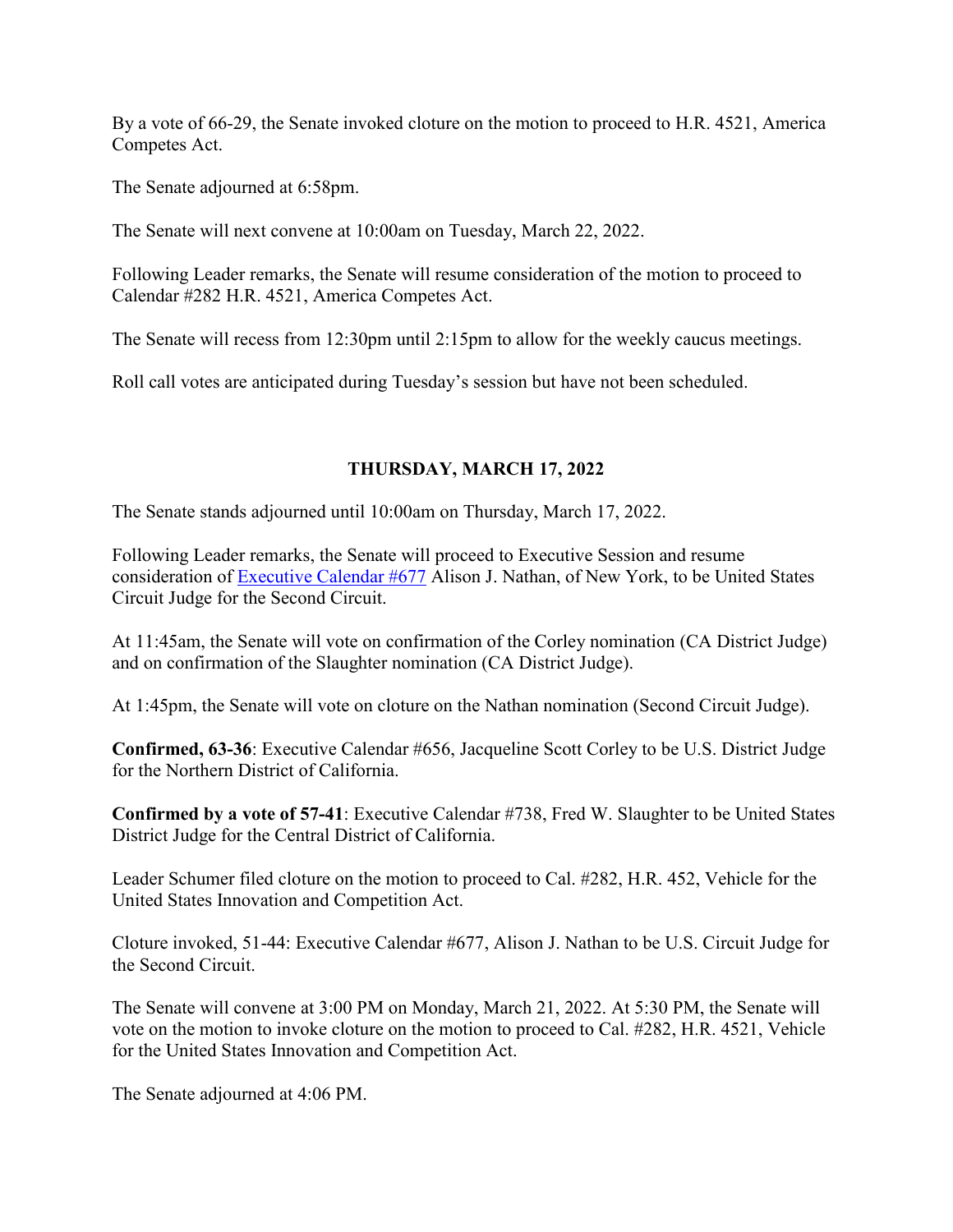#### **WEDNESDAY, MARCH 16, 2022**

The Senate stands adjourned until 10:30am on Wednesday, March 16, 2022.

Following Leader remarks, the Senate will proceed to Executive Session and resume consideration of [Executive Calendar #656](https://www.congress.gov/search?searchResultViewType=compact&q=%7b%22source%22:%22nominations%22,%22search%22:%22calendar+656%22,%22congress%22:%22117%22%7d) Jacqueline Corley, to be United States District Judge for the Northern District of California.

At 11:45am, the Senate will vote on the motion to invoke cloture on the Corley nomination and on the motion to invoke cloture on [Executive Calendar #738,](https://www.congress.gov/search?searchResultViewType=compact&q=%7b%22source%22:%22nominations%22,%22search%22:%22calendar+738%22,%22congress%22:%22117%22%7d) Fred Slaughter, to be United States District Judge for the Central District of California.

At 3:00pm, the Senate will vote on the motion to invoke cloture on [Executive Calendar](https://www.congress.gov/search?searchResultViewType=compact&q=%7b%22source%22:%22nominations%22,%22search%22:%22calendar+682%22,%22congress%22:%22117%22%7d)  [#682](https://www.congress.gov/search?searchResultViewType=compact&q=%7b%22source%22:%22nominations%22,%22search%22:%22calendar+682%22,%22congress%22:%22117%22%7d) Ruth Bermudez Montenegro, to be United States District Judge for the Southern District of California, and on [Executive Calendar #678](https://www.congress.gov/search?searchResultViewType=compact&q=%7b%22source%22:%22nominations%22,%22search%22:%22calendar+678%22,%22congress%22:%22117%22%7d) Victoria Marie Calvert, to be United States District Judge for the Northern District of Georgia.

If cloture is invoked on any of the nominations, the confirmation votes will be at a time to be determined.

**Invoked, 63-35**: Motion to Invoke Cloture on Executive Calendar #656 Jacqueline Scott Corley to be US District Judge for the Northern District of California.

**Invoked, 56-41**: Motion to invoke cloture on Executive Calendar #738 Fred W. Slaughter to be United States District Judge for the Central District of California.

**Invoked, 57-42:** Motion to invoke cloture on Executive Calendar #682 Ruth Montenegro to be United States District Judge for the Southern District of California.

**Invoked, 52-46:** Motion to invoke cloture on Executive Calendar #678 Victoria Calvert to be United States District Judge for the Northern District of Georgia.

Senator Menendez asked unanimous consent to consider calendar 788, Senator Marshall objected.

**Invoked, 52-45:** Motion to invoke cloture on Executive Calendar #683 Julie Rubin to be United States District Judge for the District of Maryland.

**Invoked, 52-44:** Motion to invoke cloture on Executive Calendar #737 Hector Gonzalez to be United States District Judge for the Eastern District of New York.

**Invoked, 50-45:** Motion to invoke cloture on Executive Calendar #679 John Chun to be the United States District Judge for the Western District of Washington.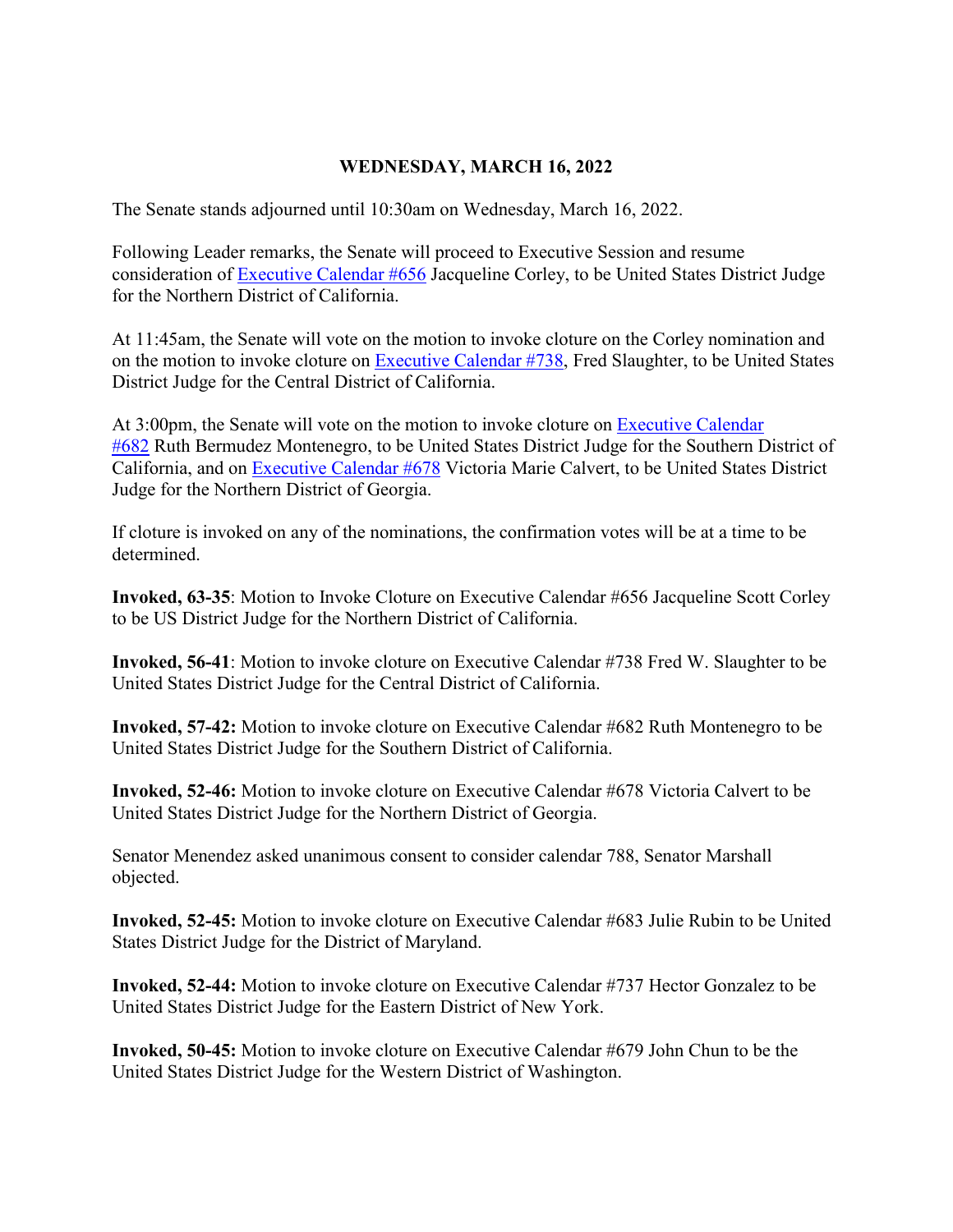**Invoked, 49-46**: Motion to invoke cloture on Executive Calendar #680 Sarah Geraghty to be United States District Judge for the Northern District of Georgia.

**Invoked, 49-46:** Motion to invoke cloture on Executive Calendar #681 Georgette Castner to be United States District Judge for the District of New Jersey.

**Invoked, 53-44:** Motion to invoke cloture on Executive Calendar #684 Cristina Silva to be United States District Judge for the District of Nevada.

**Invoked, 52-45:** Motion to invoke cloture on Executive Calendar #685 Anne Traum to be United States District Judge for the District of Nevada.

**Invoked, 61-36:** Motion to invoke cloture on Executive Calendar #662 Andrew Luger to be the United States Attorney for the District of Minnesota.

The Senate will convene at 10:00am on Thursday, March 17, 2022.

## **Tuesday, March 15, 2022**

The Senate will convene at 10:00 AM. Following Leader remarks, the Senate will proceed to Executive Session and resume consideration the nomination of Shalanda Young, to be Director of OMB, post-cloture.

The Senate will recess from 12:30 PM until 2:15 PM to allow for the weekly caucus meetings.

At approximately 4:00 PM, there will be up to 3 roll call votes on the following items:

- 1. Confirmation of Shalanda D. Young to be Director of the Office of Management and Budget.
- 2. Motion to invoke cloture on Susan Grundmann, to be a Member of the Federal Labor Relations Authority for a term of five years expiring July 1, 2025.
- 3. Roll call vote in relation to S.J.Res.37, providing for congressional disapproval under chapter 8 of title 5, United States Code, of the rule submitted by Centers for Disease Control and Prevention relating to "Requirement for Persons To Wear Masks While on Conveyances and at Transportation Hubs".

The Senate convened and proceeded with Leader remarks.

The Senate proceeded to Executive Session to resume consideration of Executive Calendar #726, Shalanda D. Young to be Director of the Office of Management and Budget, post-cloture.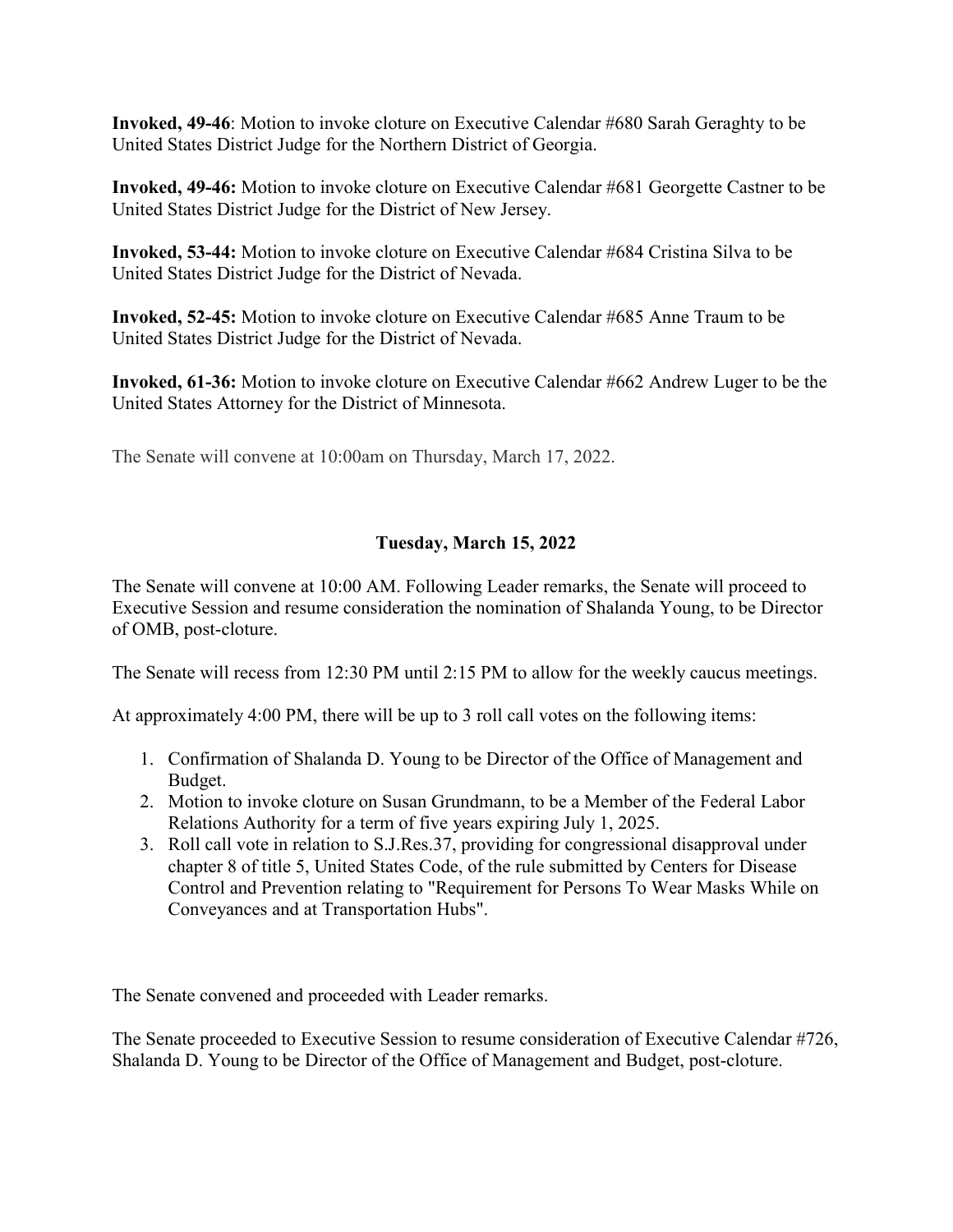The Senate passed by unanimous consent S.623 (Sunshine Protection Act - to make Daylight Saving Time permanent) as amended.

## VOTE UPDATE:

The motion to invoke cloture on the nomination of Susan Tsui Grundmann to be a Member of the Federal Labor Relations Authority was **withdrawn** by unanimous consent.

Approximately 4:00 PM – Vote on confirmation of the nomination of Shalanda D. Young to be Director of the Office of Management and Budget.

Approximately 5:30 PM – Vote on passage of S.J. Res. 37 (A joint resolution providing for congressional disapproval under chapter 8 of title 5, United States Code, of the rule submitted by Centers for Disease Control and Prevention relating to "Requirement for Persons To Wear Masks While on Conveyances and at Transportation Hubs").

**Confirmed** by a vote of **61-36**: Executive Calendar #726, Shalanda D. Young to be Director of the Office of Management and Budget.

**Passed** by a vote of **57-40**: S.J.Res.37 (A joint resolution providing for congressional disapproval of the rule submitted by Centers for Disease Control and Prevention relating to "Requirement for Persons To Wear Masks While on Conveyances and at Transportation Hubs").

The Senate passed by voice vote S.Res.546, A resolution condemning the Russian Federation, President Vladimir Putin, members of the Russian Security Council, the Russian Armed Forces, and Russian military commanders for for committing atrocities, including alleged war crimes.

The Senate will convene at 10:30 AM on Wednesday, March 16, 2022.

At 11:45 AM, the Senate will proceed to two roll call votes:

- 1. Motion to Invoke Cloture on Executive Calendar #656 Jacqueline Scott Corley to be US District Judge for the Northern District of California.
- 2. Motion to Invoke Cloture on Executive Calendar #738 Fred W. Slaughter to be US District Judge for the Central District of California.

At 3:00 PM, the Senate will proceed to two roll call votes:

- 1. Motion to Invoke Cloture on Executive Calendar #682 Ruth Bermudez Montenegro to be US District Judge for the Southern District of California.
- 2. Motion to Invoke Cloture on Executive Calendar #678 Victoria Marie Calvert to be US District Judge for the Northern District of Georgia.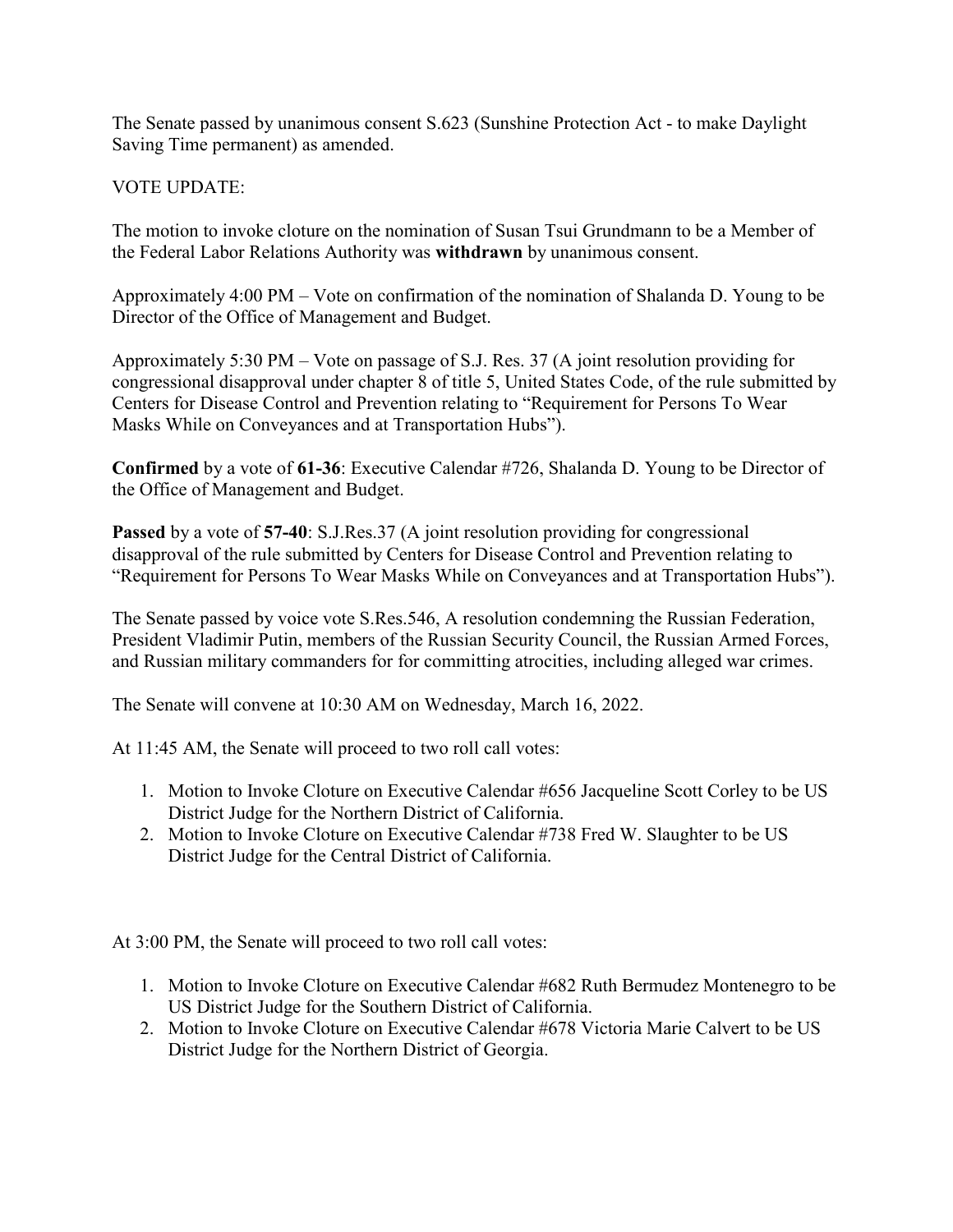If cloture is invoked on any of the above nominations, the Senate will vote on confirmation of the nominations at a time to be determined by the Majority Leader in consultation with the Republican Leader.

Further roll call votes are expected during Wednesday's session.

## **Monday, March 14, 2022**

The Senate will convene at 3:00pm on Monday, March 14, 2022.

Following Leader remarks, the Senate will proceed to Executive Session and resume consideration of [Executive Calendar #726](https://www.congress.gov/search?searchResultViewType=compact&q=%7b%22source%22:%22nominations%22,%22search%22:%22calendar+726%22,%22congress%22:%22117%22%7d) Shalanda D. Young, of Louisiana, to be Director of the Office of Management and Budget.

At 5:30pm, the Senate will vote on cloture on the Young nomination.

During Thursday's session, Senator Schumer filed cloture on the following nominations:

- 1. Executive Calendar #726 Shalanda D. Young, of Louisiana, to be Director of the Office of Management and Budget
- 2. Executive Calendar #718 Susan Tsui Grundmann, of Virginia, to be a Member of the Federal Labor Relations Authority for a term of five years expiring July 1, 2025

Morning business is closed and the Senate proceeded to Executive session.

Leader Schumer filed cloture on the following nominations in the following order:

- 1. Executive Calendar #656 Jacqueline Scott Corley to be US District Judge for the Northern District of California.
- 2. Executive Calendar #738 Fred W. Slaughter to be US District Judge for the Central District of California.
- 3. Executive Calendar #682 Ruth Bermudez Montenegro to be US District Judge for the Southern District of California.
- 4. Executive Calendar #678 Victoria Marie Calvert to be US District Judge for the Northern District of Georgia.
- 5. Executive Calendar #683 Julie Rebecca Rubin to be US District Judge for the District of Maryland.
- 6. Executive Calendar #737 Hector Gonzalez to be US District Judge for the Eastern District of New York.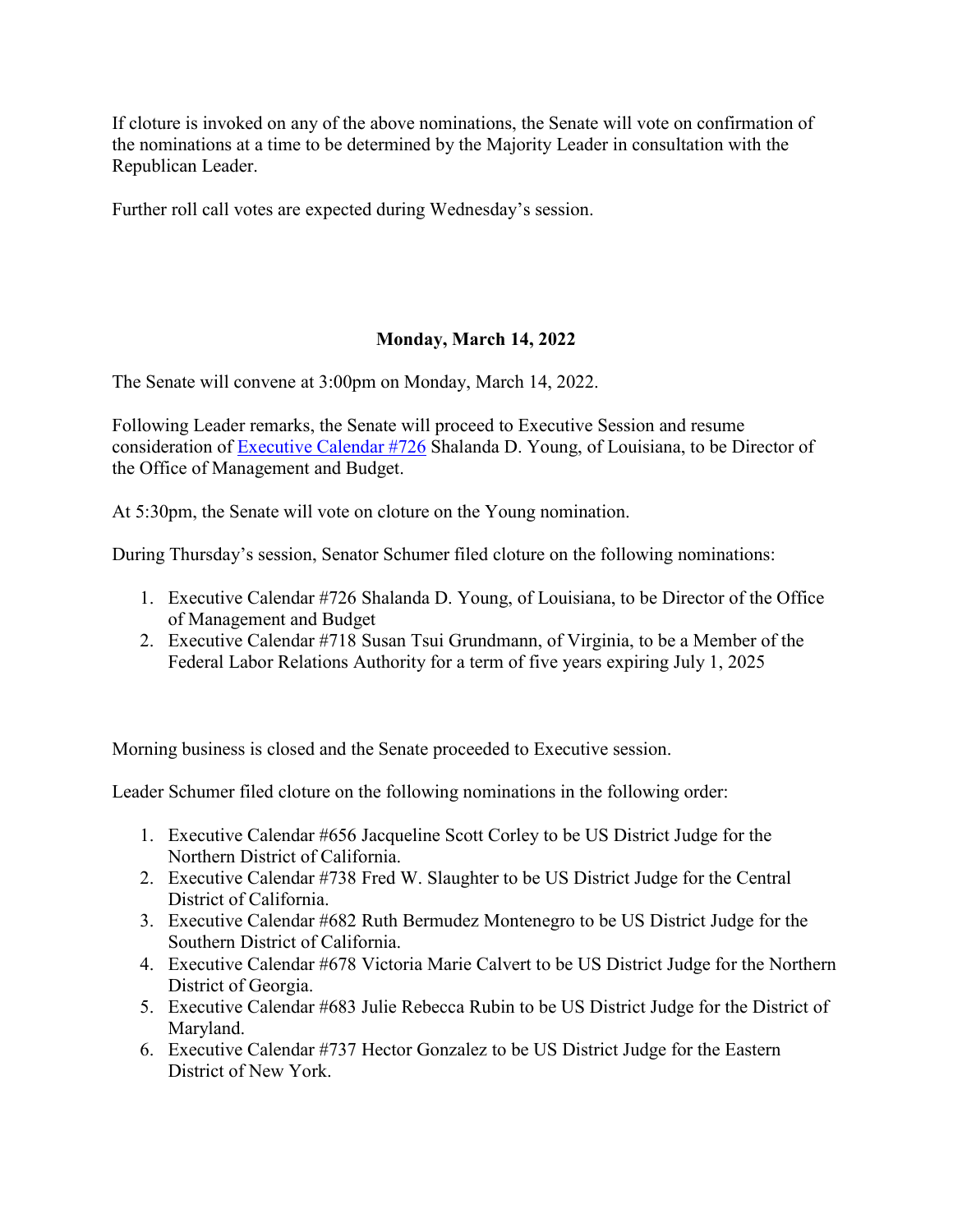- 7. Executive Calendar #679 John H. Chun to be US District Judge for the Western District of Washington.
- 8. Executive Calendar #680 Sarah Elisabeth Geraghty to be US District Judge for the Northern District of Georgia.
- 9. Executive Calendar #681 Georgette Castner to be US District Judge for the District of New Jersey.
- 10. Executive Calendar #684 Cristina D. Silva to be US District Judge for the District of Nevada.
- 11. Executive Calendar #685 Anne Rachel Traum to be US District Judge for the District of Nevada.
- 12. Executive Calendar #662 Andrew M. Luger to be US Attorney for the District of Minnesota for the term of four years.
- 13. Executive Calendar #677 Alison J. Nathan to be US Circuit Judge for the Second Circuit.

By a vote of **53-31**, the Senate **invoked** cloture on Executive Calendar #726 Shalanda D. Young to be Director of the Office of Management and Budget.

The Senate proceeded to Legislative session and begun a period of morning business.

The Senate stands adjourned until 10:00am Tuesday, March 15, 2022.

Following Leader remarks, the Senate will proceed to Executive Session and resume consideration of [Executive Calendar](https://www.congress.gov/search?searchResultViewType=compact&q=%7b%22source%22:%22nominations%22,%22search%22:%22calendar+726%22,%22congress%22:%22117%22%7d) #726 Shalanda D. Young, of Louisiana, to be Director of the Office of Management and Budget, vice Russell Vought.

The Senate will recess from 12:30pm to 2:15pm for their weekly caucus lunches.

The Senate is expected to hold three votes tomorrow beginning at 4:00pm.

The Senate adjourned at 7:32pm.

#### **Thursday, March 10, 2022**

The Senate will convene at 10:00 AM on Thursday, March 10, 2022.

The Chair laid before the Senate the House Message to accompany H.R. 2471, Vehicle for the Consolidated Appropriations Act of 2022. Leader Schumer filled the amendment tree.

At 4:15pm today, the Senate will proceed to two roll call votes: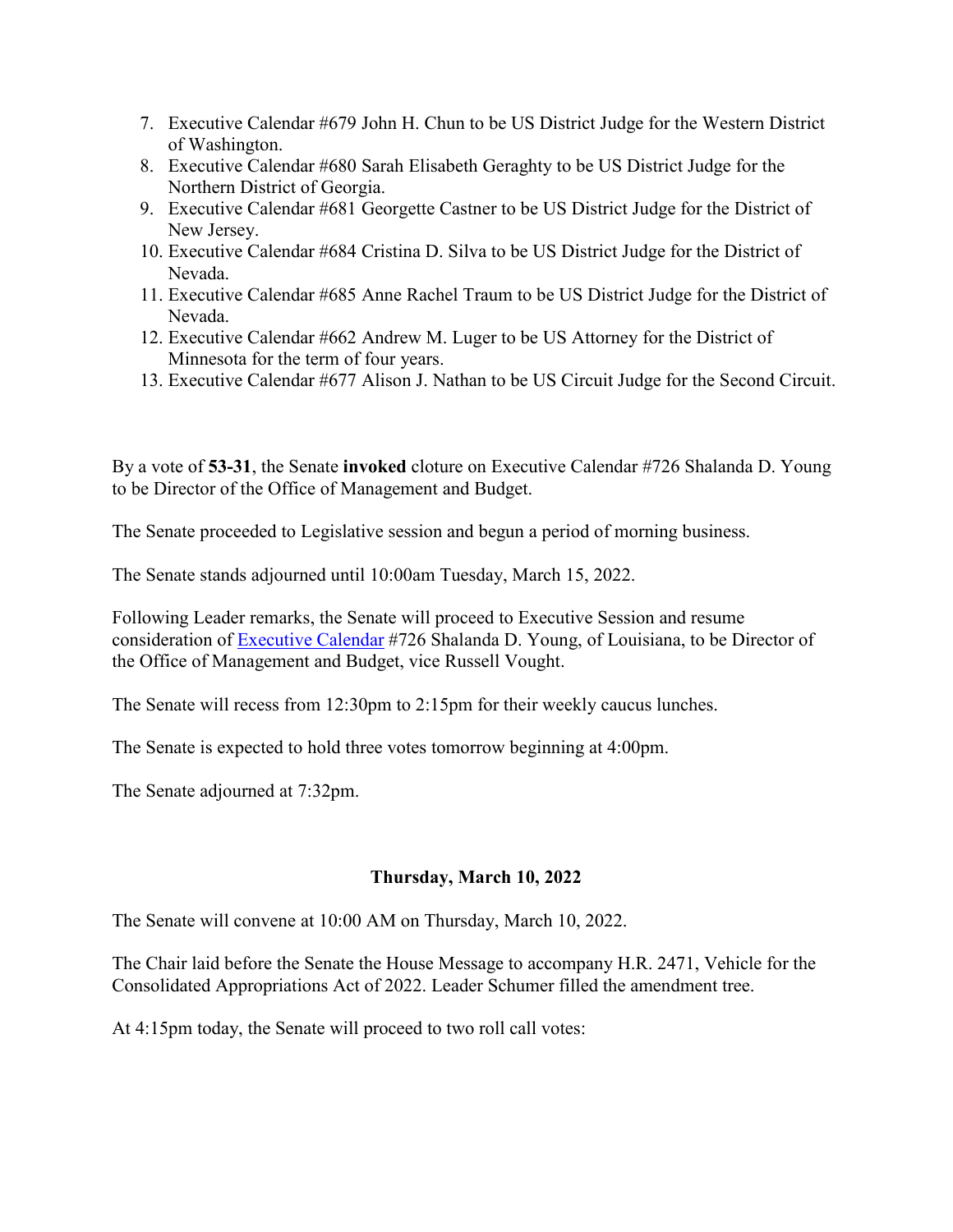- 1. Motion to discharge from Foreign Relations Committee, S.J.Res.35, A joint resolution providing for congressional disapproval of the proposed foreign military sale to the Government of Egypt of certain defense articles and services.
- 2. Confirmation of the nomination of Maria L. Pagan to be a Deputy United States Trade Representative (Geneva Office), with the rank of Ambassador.

**Not agreed to, 18-81**: Motion to discharge from the Foreign Relations Committee, S.J. Res. 35, A joint resolution providing for congressional disapproval of the proposed foreign military sale to the Government of Egypt of certain defense articles and services.

**Nomination confirmed, 80-19**: Maria L. Pagan to be a Deputy United States Trade Representative (Geneva Office), with the rank of Ambassador.

At approximately 8:30pm tonight, the Senate will proceed to four roll call votes on the following in relation to H.R.2471, Vehicle for Consolidated Appropriations Act 2022:

- 1. Lee amendment #4989 (prohibit funding for COVID-19 vaccine mandates)
- 2. Braun amendment #4990 (prohibit funds from being used for earmarks)
- 3. Kennedy/Cassidy amendment #4983 (provide emergency assistance for disaster response and recovery related to Hurricanes Laura, Delta & Ida & for other purposes) (60-vote affirmative threshold)
- 4. Motion to concur in the House amendment to the Senate amendment to H.R.2471, Vehicle for Consolidated Appropriations Act 2022 (as amended, if amended) (60-vote affirmative threshold).

**Not agreed to, 49-50**: Lee amendment #4989 (prohibit funding for COVID-19 vaccine mandates) in relation to H.R.2471, Vehicle for Consolidated Appropriations Act 2022.

**Not agreed to, 35-64**: Braun amendment #4990 (prohibit funds from being used for earmarks) in relation to H.R.2471, Vehicle for Consolidated Appropriations Act 2022.

**Not agreed to, 35-64:** Kennedy/Cassidy amendment #4983 (provide emergency assistance for disaster response and recovery related to Hurricanes Laura, Delta & Ida & for other purposes) (60-vote affirmative threshold).

**Agreed to by a vote of 68-31**: Motion to Concur in the House amendment to the Senate amendment to H.R.2471, Vehicle for Fiscal Year 2022 Omnibus Appropriations (60-vote affirmative threshold).

The Senate will convene at 3:00 PM on Monday, March 14, 2022.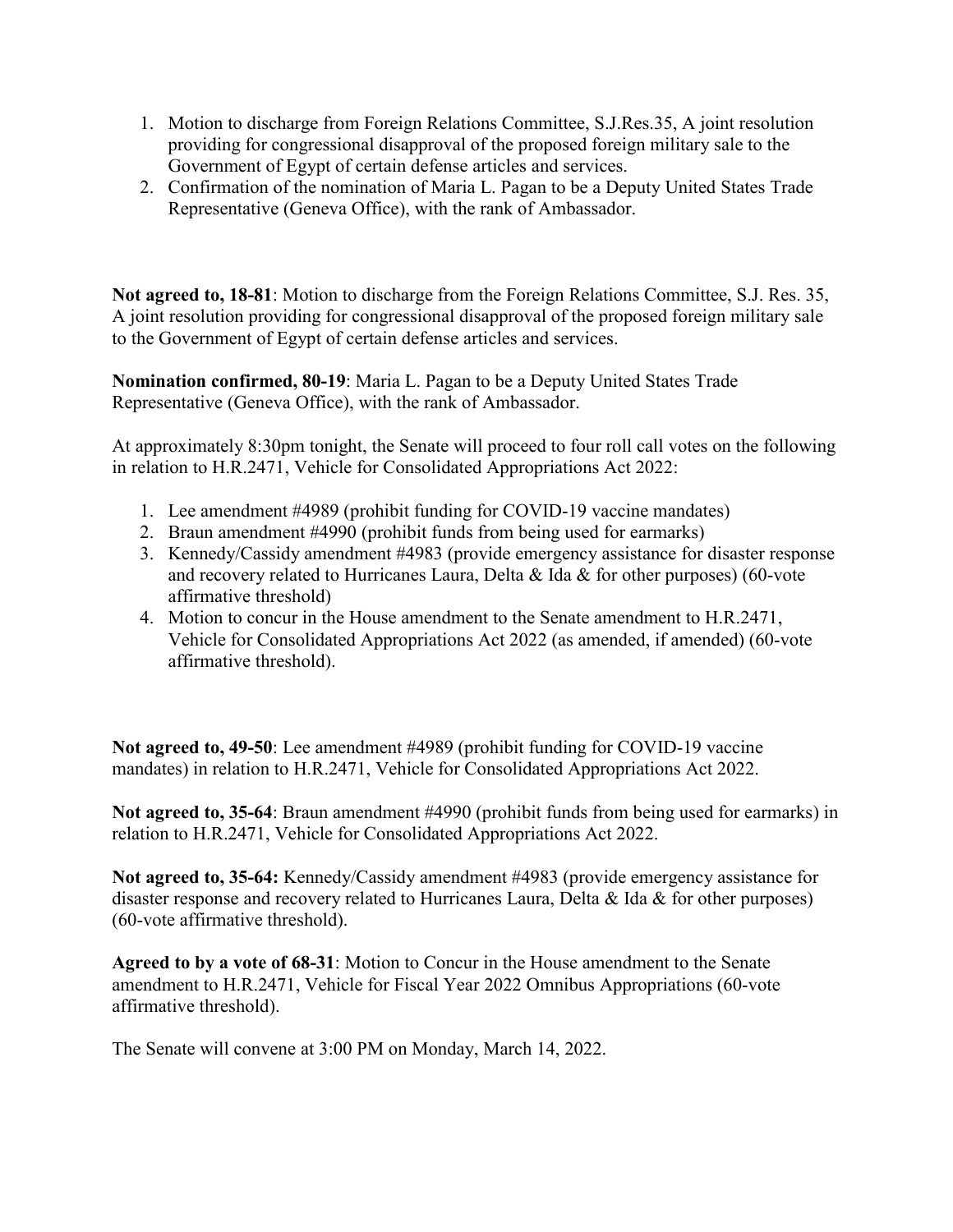At 5:30 PM, the Senate will proceed to a vote on the Motion to Invoke Cloture on Executive Calendar #726, Shalanda D. Young to be Director of the Office of Management and Budget.

Tonight, Leader Schumer also filed cloture on Executive Calendar #718, Susan Tsui Grundmann to be a Member of the Federal Labor Relations Authority for a term of five years expiring July 1, 2025.

The Senate adjourned at 10:26 PM.

## **Wednesday, March 9, 2022**

The Senate will not be in session Wednesday, March 9, 2022.

The Senate will next convene at 10:00 AM on Thursday, March 10, 2022.

The confirmation vote on the nomination of Maria L. Pagan to be a Deputy United States Trade Representative (Geneva Office), with the rank of Ambassador is expected to occur during Thursday's session of the Senate.

## **TUESDAY, MARCH 8, 2022**

The Senate will convene at 10:30am on Tuesday, March 8, 2022. Following Leader remarks the Senate will resume consideration of Calendar #273, H.R. 3076, Postal Service Reform Act, postcloture.

The Senate will recess from 12:30pm to 2:15pm for their weekly caucus lunches.

Votes are anticipated during today's session of the Senate but have not been scheduled.

The Senate convened and proceeded with Leader remarks.

At 12:19pm, the Senate stands in recess until 2:15pm for the weekly party caucus lunches.

At 4:50pm today, the Senate will proceed to up to four roll call votes:

- 1. Motion to Waive a Budget Point of Order with respect to HR 3076 (If raised).
- 2. Passage of H.R. 3076, Postal Service Reform Act.
- 3. Cloture on Executive Calendar #547 Maria L. Pagan, of Puerto Rico, to be a Deputy United States Trade Representative (Geneva Office), with the rank of Ambassador.
- 4. Executive Calendar #719 Ed Gonzalez, of Texas, to be an Assistant Secretary of Homeland Security.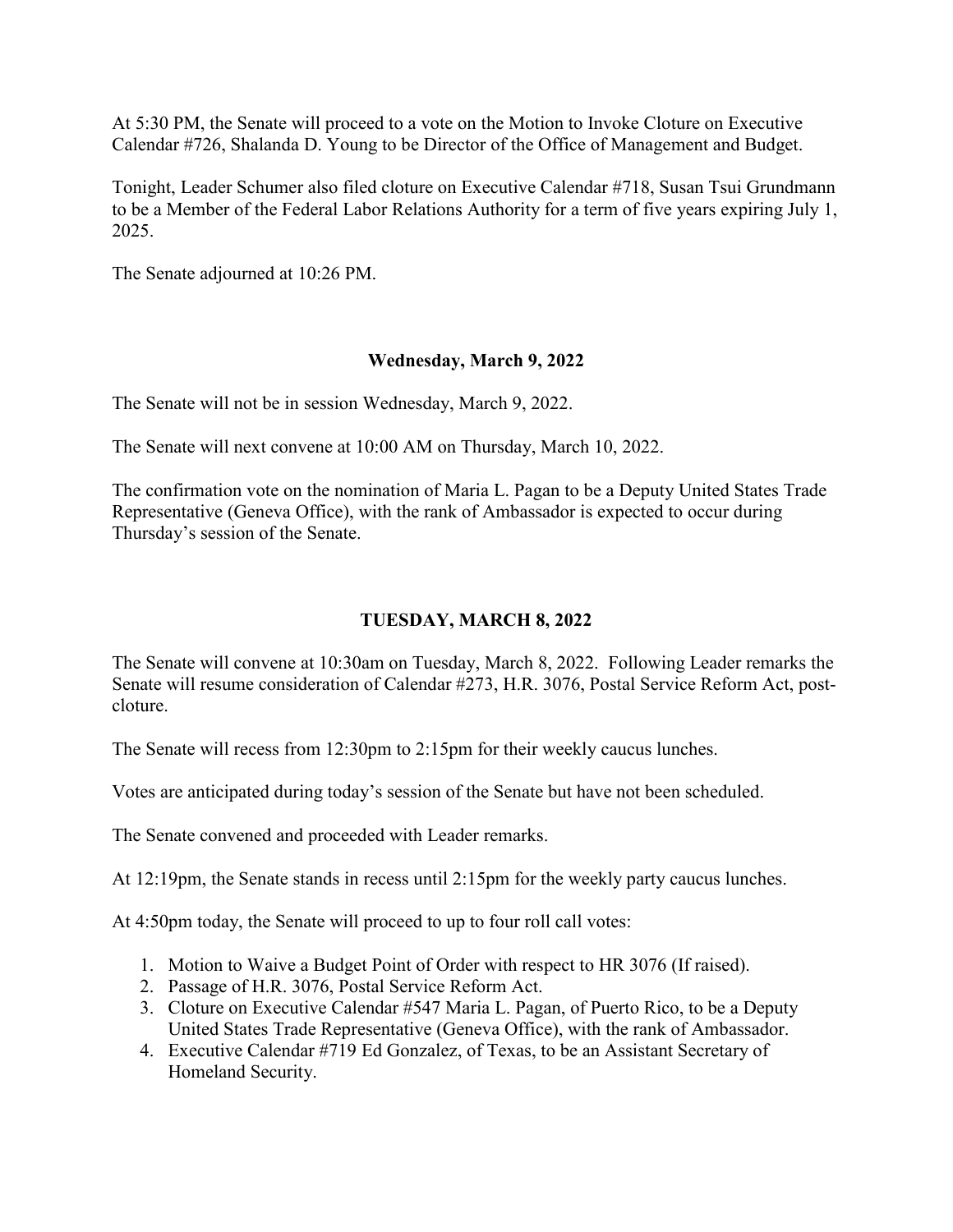Peters amendment #4955 (to modify the deadline for the initial report on the operations and financial condition of the United States Postal Service) to the Postal Service Reform Act was withdrawn.

Scott (R-FL) raised a Budget Point of Order with respect to HR 3076, Postal Service Reform Act. By a vote of **68-30**, the Senate agreed to the Motion to Waive the Budget Point of Order with respect to HR 3076, Postal Service Reform Act.

By a vote of **79-19**, the Senate **PASSED** H.R. 3076, the Postal Service Reform Act.

The Senate proceeded to Executive Session.

By unanimous consent, the cloture motion on the nomination of Ed Gonzalez to be an Assistant Secretary of Homeland Security was withdrawn.

**Agreed to, 78-19**: Motion to invoke cloture on the nomination of Maria L. Pagan to be a Deputy United States Trade Representative (Geneva Office), with the rank of Ambassador.

The Senate will not be in session on Wednesday, March 9, 2022.

The Senate will next convene at 10:00 AM on Thursday, March 10, 2022.

The Senate adjourned at 7:12 PM.

## **MONDAY, MARCH 7, 2022**

The Senate stands adjourned until 3:00pm on Monday, March 7, 2022. Following Leader remarks, the Senate will resume consideration of Calendar #273, [H.R.3076,](http://www.congress.gov/bill/117th-congress/house-bill/3076) Postal Service Reform Act.

Cloture was filed on [H.R.3076](http://www.congress.gov/bill/117th-congress/house-bill/3076) during Wednesday's session. The filing deadline for second degree amendments is one hour prior to the cloture vote, if cloture is invoked.

At 5:30pm, the Senate will vote on cloture on Calendar #273, [H.R.3076,](http://www.congress.gov/bill/117th-congress/house-bill/3076) Postal Service Reform Act.

During Thursday's session, cloture was filed on:

- 1. Executive Calendar #547 Maria L. Pagan, of Puerto Rico, to be a Deputy United States Trade Representative (Geneva Office), with the rank of Ambassador.
- 2. Executive Calendar #719 Ed Gonzalez, of Texas, to be an Assistant Secretary of Homeland Security.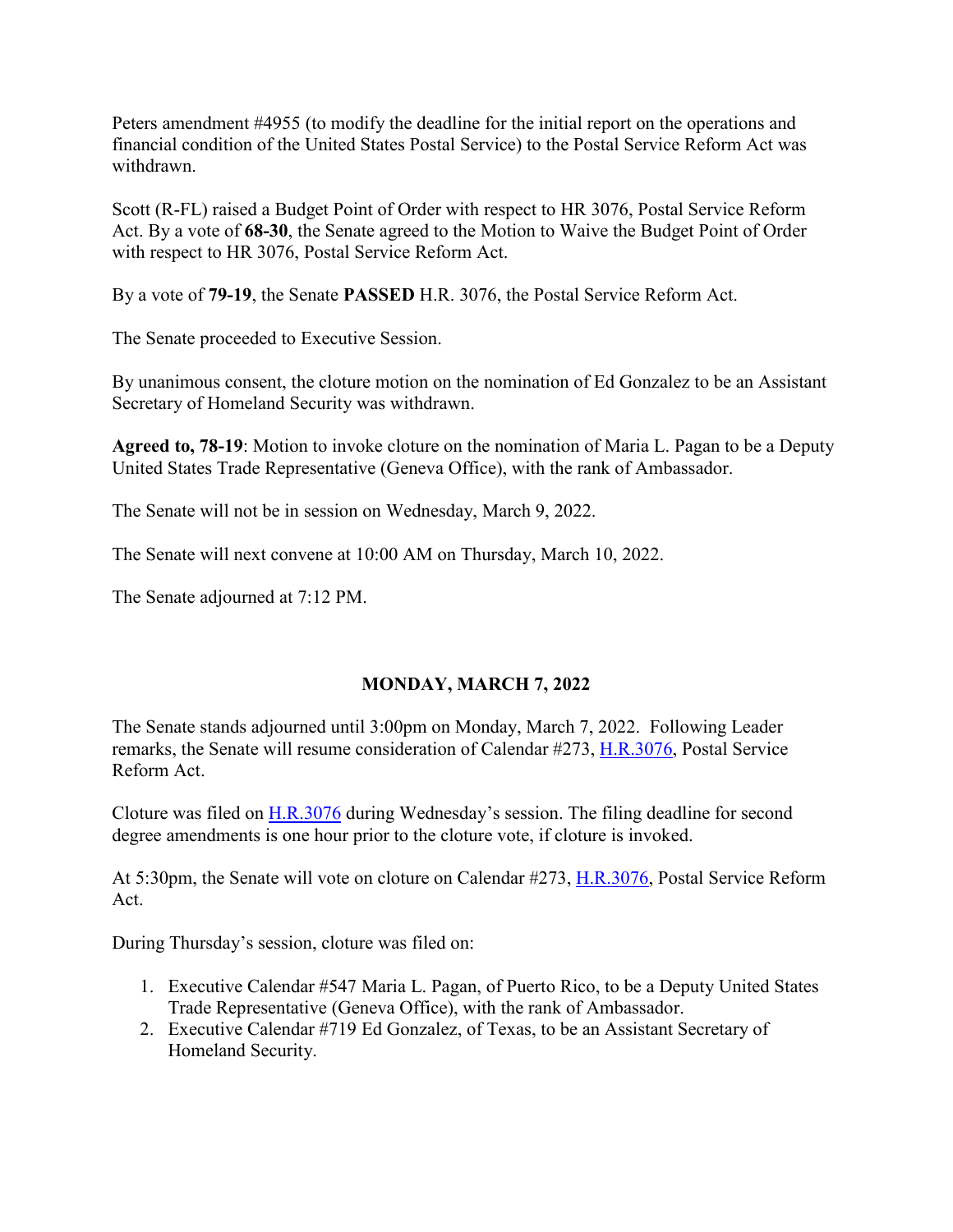**Agreed** to by a vote of **74-17**: Motion to invoke cloture on Cal. #273, H.R.3076, Postal Service Reform Act.

The Senate passed by unanimous consent, H.R. 55, The Emmett Till Antilynching Act.

The Senate stands in recess until 10:30am on Tuesday, March 8, 2022. Following Leader remarks the Senate will resume consideration of Calendar #273, H.R. 3076, Postal Service Reform Act, post-cloture.

The Senate will recess from 12:30pm to 2:15pm for their weekly caucus lunches.

Votes are anticipated during tomorrow's session of the Senate but have not been scheduled.

The Senate adjourned at 7:03pm.

## **THURSDAY, MARCH 3, 2022**

The Senate will convene at 10:00 AM on Thursday, March 3rd, 2022. Following Leader remarks, the Senate will resume consideration of H.R.3076, a bill to provide stability to and enhance the services of the United States Postal Service, and for other purposes. Leader Schumer filed cloture on H.R. 3076 on Wednesday, March 2<sup>nd</sup>, 2022. Peters amendment #4955 (To modify the deadline for the initial report on the operations and financial condition of the United States Postal Service) is pending.

At approximately 2:00 PM today, the Senate is expected to proceed to a roll call vote on passage of S.J.Res.38 (joint resolution that terminates the national emergency concerning COVID-19 declared by the President on March 13, 2020).

The Senate convened and proceeded with Leader remarks.

Passed **48-47**: S.J.Res.38, a joint resolution relating to a national emergency declared by the President on March 13, 2020.

Cloture was filed on the following nominations:

- 1. Executive Calendar #547, Maria L. Pagan to be a Deputy United States Trade Representative (Geneva Office), with the rank of Ambassador.
- 2. Executive Calendar #719, Ed Gonzalez to be an Assistant Secretary of Homeland Security.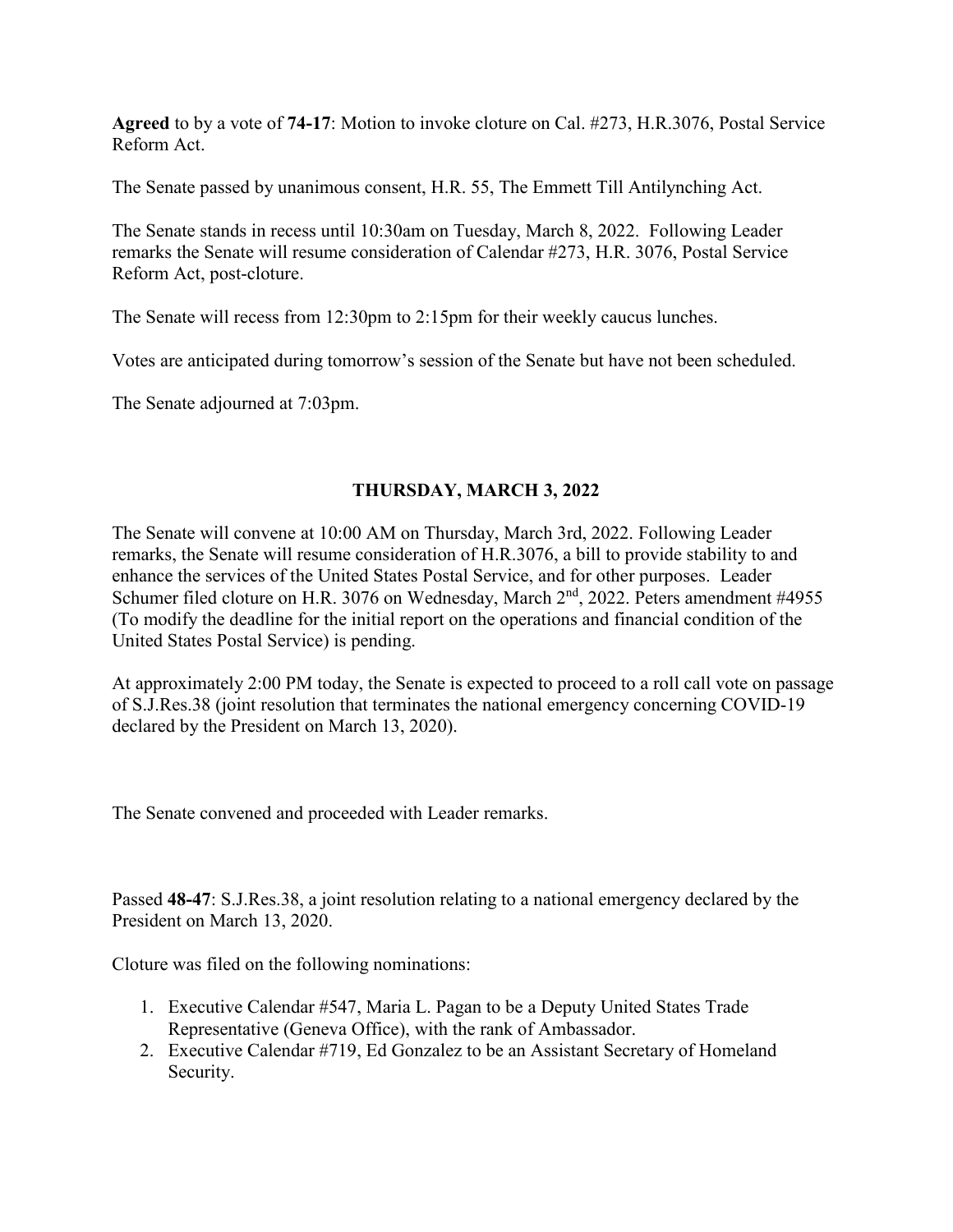The Senate began the Rule 14 process to place the following bill directly on the Calendar:

S. 3757, a bill to prohibit the importation of crude oil, petroleum, petroleum products, liquefied natural gas and coal from the Russian Federation.

Passed by unanimous consent:

H.R. 3665, an act to designate the VA Medical Center in San Diego, CA as the Jennifer Moreno Department of Veterans Affairs Medical Center.

S. 2771, a bill to designate the community-based outpatient clinic in San Angelo, Texas, as the JoAnne Powell Veterans Clinic.

S. Res. 534, Condemning threats of violence against Historically Black Colleges and Universities and reaffirming support for the students of HBCUs.

S. Res. 535, Commemorating the 105<sup>th</sup> anniversary of the granting of United States citizenship to the people of Puerto Rico.

The Senate will convene at 3:00 PM on Monday, March 7, 2022.

At 5:30 PM, the Senate will vote on the Motion to Invoke Cloture on H.R. 3076, a bill to provide stability to and enhance the services of the United States Postal Service, and for other purposes.

The Senate adjourned at 3:42 PM.

#### **WEDNESDAY, MARCH 2, 2022**

The Senate will convene at 11:00 AM on Wednesday, March 2<sup>nd</sup>, 2022. Following Leader remarks, the Senate will resume consideration of H.R.3076, a bill to provide stability to and enhance the services of the United States Postal Service, and for other purposes (The motion to proceed to H.R. 3076 was agreed to by voice vote on Tuesday, March 1, 2022). Peters amendment #4955 (To modify the deadline for the initial report on the operations and financial condition of the United States Postal Service) is pending.

At 12:00 Noon, the Senate will proceed to the consideration of S.J.Res.32, a joint resolution providing for congressional disapproval of the rule submitted by the Centers for Medicare & Medicaid Services relating to "Medicare and Medicaid Programs; Omnibus COVID-19 Health Care Staff Vaccination".

At 2:30 PM, the Senate will vote on passage of S.J. Res. 32.

S.J. Res. 32, (A joint resolution providing for congressional disapproval under chapter 8 of title 5, United States Code, of the rule submitted by the Centers for Medicare & Medicaid Services relating to "Medicare and Medicaid Programs; Omnibus COVID-19 Health Care Staff Vaccination", Passed by a vote of 49 to 44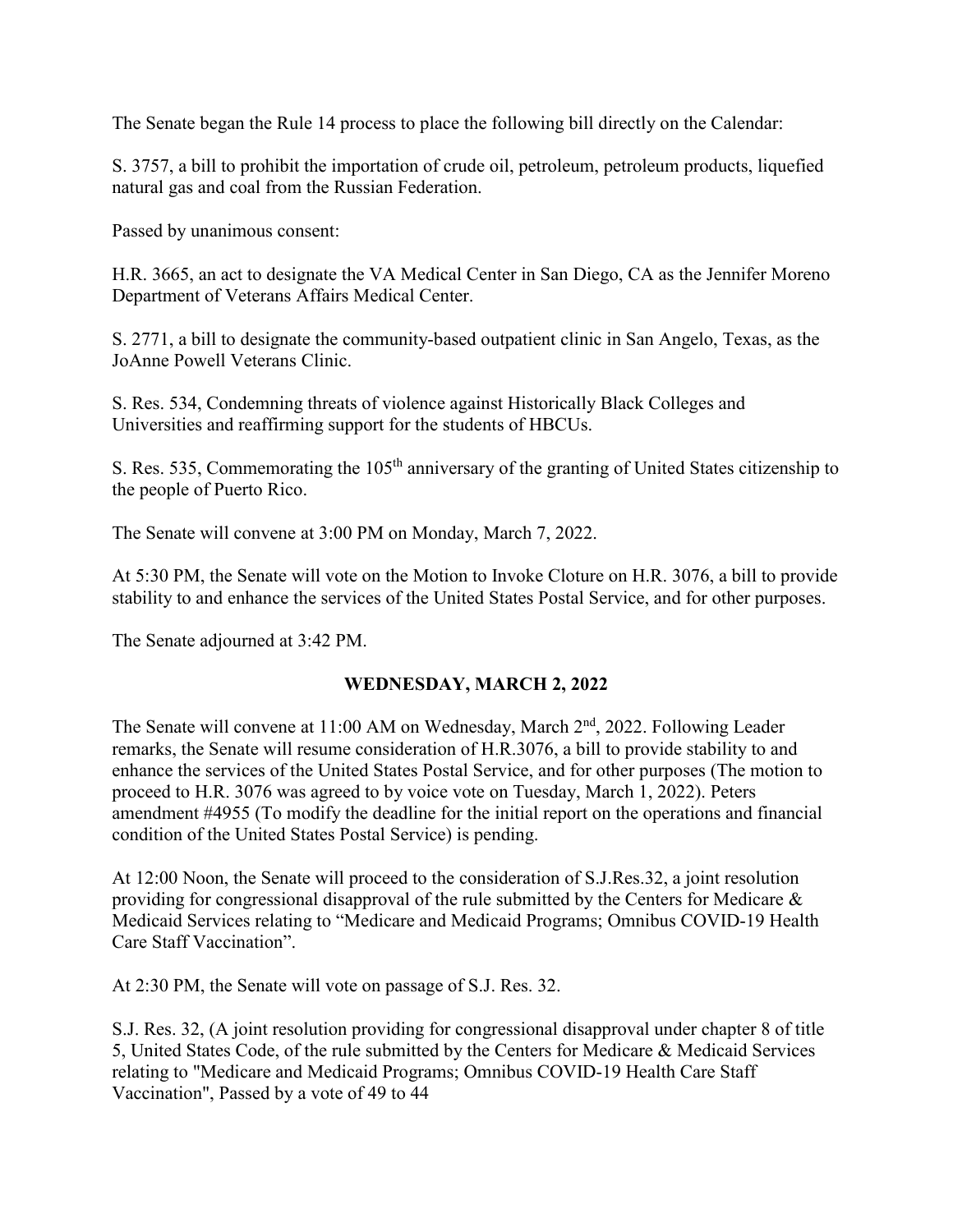Senator Cotton asked unanimous consent to call up and pass S. 3731 the ESCAPE Act. Senator Markey objected.

Senator Durbin spoke on and asked unanimous consent to confirm six US Attorneys and two US Marshals. Senator Cotton objected.

Senator Schumer filed cloture on the H.R. 3076 Postal Service Reform Act.

The Senate confirmed the following nominations en bloc by voice vote:

- 1. Executive Calendar #441 Claire A. Pierangelo, to be Ambassador to the Republic of Madagascar, and to serve concurrently as Ambassador to the Union of the Comoros
- 2. Executive Calendar #445 Virginia E. Palmer, to be Ambassador to the Republic of Ghana
- 3. Executive Calendar #458 David John Young, to be Ambassador to the Republic of Malawi

The Senate will convene at 10:00 AM on Thursday, March 3rd, 2022. Following Leader remarks, the Senate will resume consideration of H.R.3076, a bill to provide stability to and enhance the services of the United States Postal Service, and for other purposes. Leader Schumer filed cloture on H.R. 3076 on Wednesday, March 2nd, 2022. Peters amendment #4955 (To modify the deadline for the initial report on the operations and financial condition of the United States Postal Service) is pending.

At approximately 2:00 PM today, the Senate is expected to proceed to a roll call vote on passage of S.J.Res.38 (joint resolution that terminates the national emergency concerning COVID-19 declared by the President on March 13, 2020).

The Senate adjourned at 7:11 PM.

## **TUESDAY, MARCH 1, 2022**

The Senate will convene at 10:15 AM on Tuesday, March 1, 2022. Following Leader remarks, the Senate will resume consideration of the motion to proceed to H.R.3076, a bill to provide stability to and enhance the services of the United States Postal Service, and for other purposes, post-cloture.

The Senate will recess from 12:30 PM until 2:15 PM for the weekly party caucus lunches.

There are no votes scheduled at this time.

At 9:00 PM, President Joe Biden will deliver the State of the Union address from the Hall of the House of Representatives.

The Senate convened and proceeded with Leader remarks.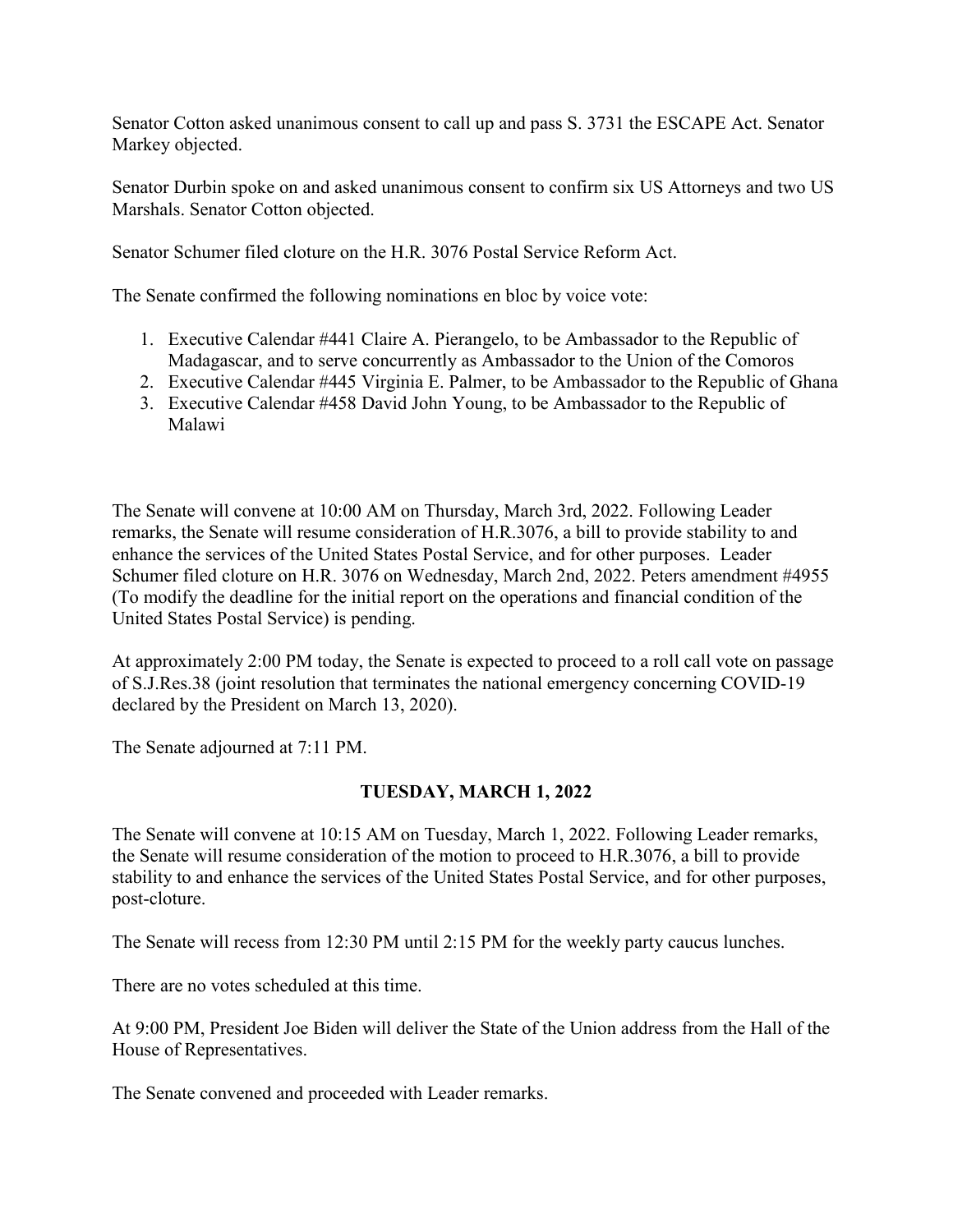The Senate resumed consideration of the motion to proceed to H.R.3076, a bill to provide stability to and enhance the services of the United States Postal Service, and for other purposes, post-cloture.

By unanimous consent, the Senate passed S. Res. 512 (Supporting reopening the United States Capitol building and Senate office buildings to the American people).

The Senate recessed at 12:43 PM until 2:15 PM for the weekly party caucus lunches.

S. 3600 (Strengthening American Cybersecurity Act of 2022). The Wicker amendment #4954 (to improve the bill and the Peters amendment #4953(to amend the Federal Cybersecurity Enhancement Act of 2015 to require Federal agencies to obtain exemptions from certain cybersecurity requirements in order to avoid compliance with those requirements) were agreed to and the bill was amended passed by unanimous consent.

In Executive Session, the Senate confirmed the following nominations en bloc by voice vote:

- 1. Executive Calendar #639 Donald Armin Blome to be Ambassador of the United States of America to the Islamic Republic of Pakistan.
- 2. Executive Calendar #409 Raymond A. Limon to be a Member of the Merit Systems Protection Board.
- 3. Executive Calendar #411 Tristan Lynn Leavitt to be a Member of the Merit Systems Protection Board.
- 4. Executive Calendar #693 John F. Plumb to be an Assistant Secretary of Defense.
- 5. Executive Calendar #694 Melissa Griffin Dalton to be an Assistant Secretary of Defense.

The following bills received their first reading on the Senate floor:

- 1. S. 3717 (A bill to withdraw normal trade relations treatment from, and apply certain provisions of title IV of the Trade Act of 1974 to, products of the Russian Federation, and for other purposes).
- 2. S. 3723 (A bill to impose sanctions with respect to the Russian Federation in response to the invasion of Ukraine, to confiscate assets of the Russian Federation and remit those assets to the legitimate Government of Ukraine, and for other purposes).
- 3. S. 3724 (A bill to provide emergency supplemental appropriations in response to the crisis in Ukraine, and for other purposes).

The Senate stands in recess until 8:30 PM today & will proceed as a body to the Hall of the House of Representatives for the State of the Union Address by President Joe Biden. Upon dissolution of the Joint Session, the Senate will adjourn.

The Senate will convene at 11:00 AM on Wednesday, March 2<sup>nd</sup>, 2022. Following Leader remarks, the Senate will resume consideration of H.R.3076, a bill to provide stability to and enhance the services of the United States Postal Service, and for other purposes (The motion to proceed to H.R. 3076 was agreed to by voice vote on Tuesday, March 1, 2022). Peters